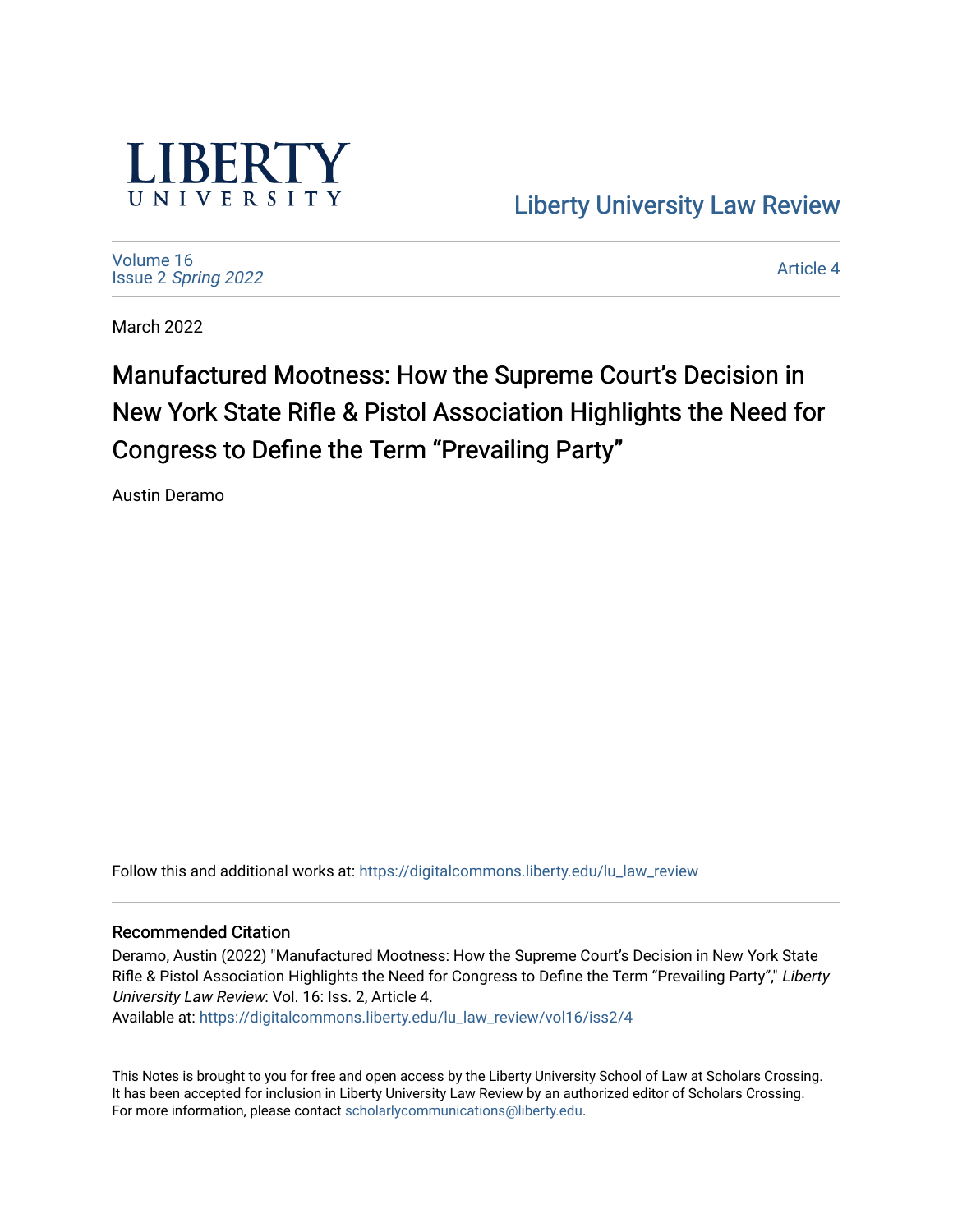

AUSTIN DERAMO

# Manufactured Mootness: How the Supreme Court's Decision in *New York State Rifle & Pistol Association* Highlights the Need for Congress to Define the Term "Prevailing Party"

# **ABSTRACT**

The constitutional limits of state and local firearm regulation became an inevitable contest following the Supreme Court's recognition of an individual's right to keep and bear arms in District of Columbia v. Heller. After granting certiorari in *New York State Rifle & Pistol Association v. City of New York* (NYSR&PA), the Supreme Court was prepared to weigh in on the contest by examining the constitutionality of a local New York City gun regulation. However, after two post certiorari changes to New York law, New York City's brief strove to have the case dismissed as moot. A controversial amicus brief went even further, asserting that if the Court did not dismiss the case as moot, the decision would justify congressional efforts to restructure the Court. Consequently, the Court shifted its focus onto the jurisdictional bar of mootness. And, as a result, the central issue in NYSR&PA was no longer whether New York City's ban on transporting a licensed, locked, and unloaded handgun to a home or shooting range outside city limits was consistent with the Second Amendment, but whether the first Second Amendment case to reach the Supreme Court in over a decade was justiciable.

Ultimately, the Court held that the petitioners' appeal in NYSR&PA no longer presented a justiciable case or controversy and, therefore, dismissed the appeal on grounds of mootness. Specifically, the Court reasoned that the two post certiorari changes in law effectively awarded the petitioners the precise relief requested—to transport firearms to a second home or shooting range outside the city—therefore, the petitioners' claim for declaratory and injunctive relief no longer presented a justiciable case or controversy. While there remains an intriguing scholarly debate over whether the two post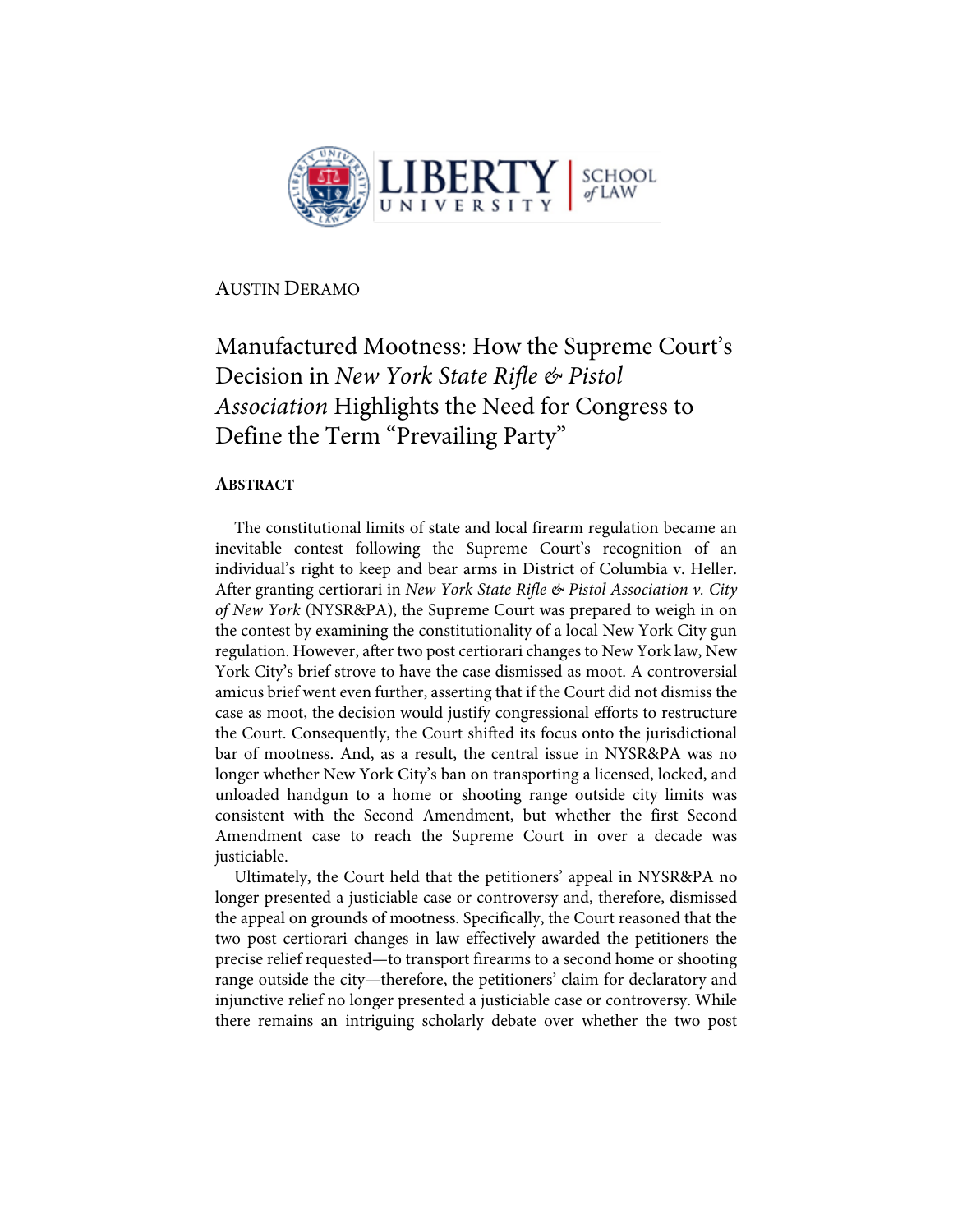certiorari changes in law in NYSR&PA truly rendered the petitioners' appeal moot, this Note does not weigh in on that debate. Rather, this Note focuses on: (1) a government defendant's incentive to manufacture mootness, and (2) the current contradiction under Supreme Court precedent, which considers the petitioners in NYSR&PA as receiving the precise relief requested but does not consider the petitioners to be a prevailing party entitled to attorney's fees under 42 U.S.C. § 1988—a critical civil rights enforcement statute.

## **AUTHOR**

J.D. Candidate, Liberty University School of Law (2022); B.S. Government: Politics & Policy, Liberty University (2019).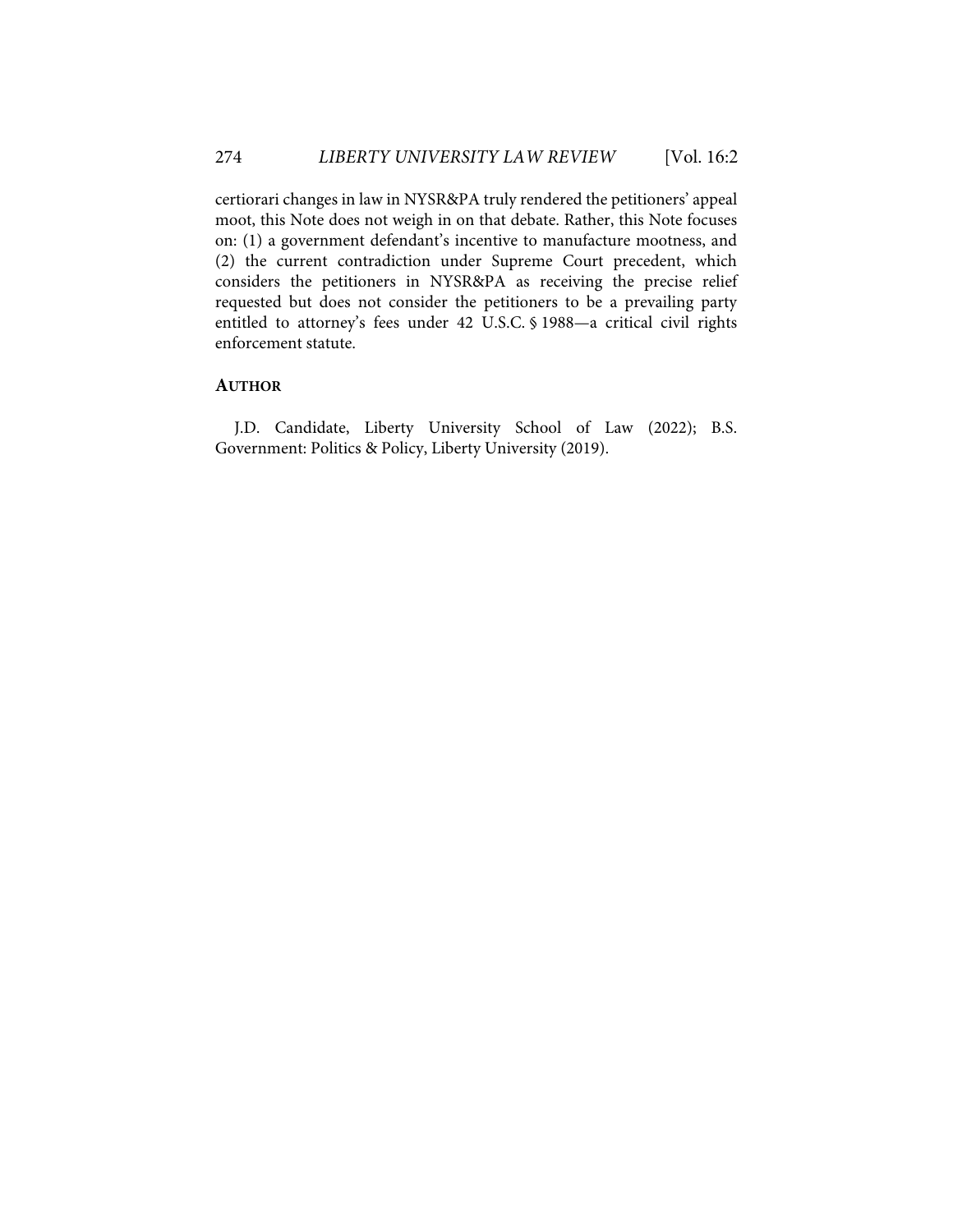#### **NOTE**

# MANUFACTURED MOOTNESS: HOW THE SUPREME COURT'S DECISION IN *NEW YORK STATE RIFLE & PISTOL ASSOCIATION* HIGHLIGHTS THE NEED FOR CONGRESS TO DEFINE THE TERM "PREVAILING PARTY"

#### *Austin Deramo*†

#### I. INTRODUCTION

The practice of awarding reasonable attorney's fees<sup>1</sup> to the "prevailing" party" of a lawsuit is colloquially known as fee-shifting. <sup>2</sup> In the English legal system, the prevailing party of a lawsuit is generally entitled to fee-shifting by collecting his attorney's fees from his unsuccessful opponent.3 This practice has become known as the "English Rule."<sup>4</sup> In the American legal system, the prevailing party of a lawsuit must generally pay his own attorney's fees absent a statutory authorization or a contractual basis. <sup>5</sup> This practice has become known as the "American Rule."6

Historically, Congress authorized statutory fee-shifting as a particularly appropriate remedy in civil rights legislation. <sup>7</sup> In fact, every major civil rights

<sup>†</sup> J.D. Candidate, Liberty University School of Law (2022); B.S. Government: Politics & Policy, Liberty University (2019).

 $1$  Articles dealing with attorney's fees must first decide as "a matter of style and usage [whether to] refer to 'attorney fees,' 'attorneys fees,' 'attorney's fees,' or 'attorneys' fees?'" Stallworth v. Greater Cleveland Reg'l Transit Auth., 105 F.3d 252, 253 n.1 (6th Cir. 1997). Judge Danny Boggs, writing for the Sixth Circuit, observed that "[i]n federal statutes, rules and cases, we find these forms used interchangeably, nay, promiscuously." *Id.* However, because the Supreme Court Style Manual expressly advises opinion writers to use the phrase "attorney's fees;" and in light of the use of "attorney's fees" in the Civil Rights Attorney's Fees Awards Act of 1976, 42 U.S.C. § 1988, "attorney's fees" will be used throughout this Note.

<sup>2</sup> Maureen S. Carroll, *Fee-Shifting Statutes and Compensation for Risk*, 95 IND. L.J. 1021, 1022 (2020).

<sup>3</sup> Alyeska Pipeline Serv. Co. v. Wilderness Soc'y, 421 U.S. 240, 247 & n.18 (1975); John F. Vargo, *The American Rule on Attorney Fee Allocation: The Injured Person's Access to Justice*, 42 AM. U. L. REV. 1567, 1569 (1993).

<sup>4</sup> Vargo, *supra* note 3, at 1569.

<sup>5</sup> *Alyeska Pipeline*, 421 U.S. at 257; Vargo, *supra* note 3, at 1567, 1569, 1578, 1587.

<sup>6</sup> Vargo, *supra* note 3, at 1569.

<sup>7</sup> S. REP. NO. 94-1011, at 3 (1976) (noting that the very first fee-shifting statute, the Enforcement Act of 1870, was a civil rights statute that provided for attorney's fees in three separate provisions protecting voting rights); *see* Newman v. Piggie Park Enter., Inc., 390 U.S. 400, 402 (1968) (per curiam).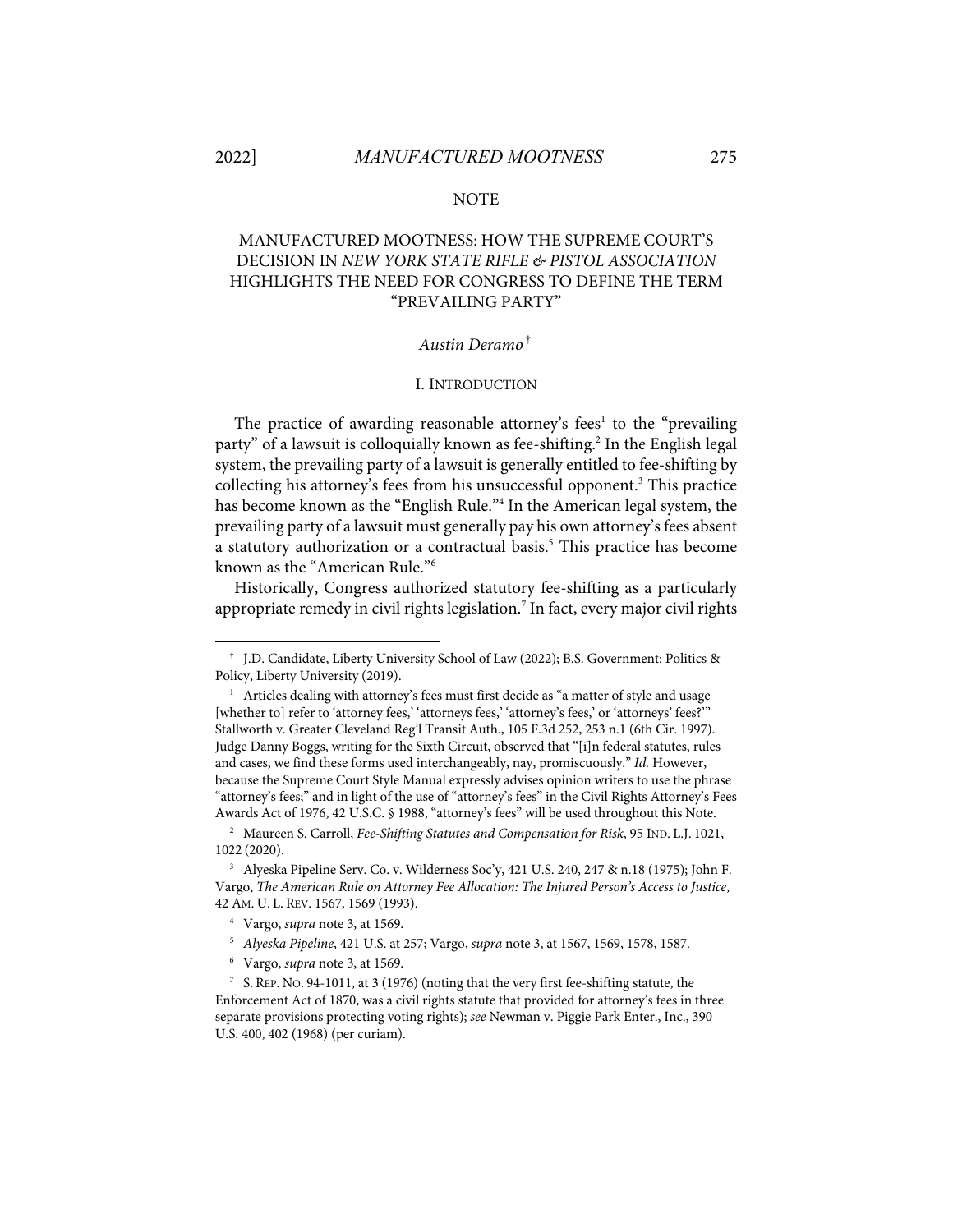statute that passed through Congress since 1964 included, or has been amended to include, one or more fee-shifting provisions. <sup>8</sup> Generally, Congress enacts statutory fee-shifting provisions to encourage the enforcement of laws deemed to promote the public interest.<sup>9</sup> In addition, members of Congress have argued that not authorizing fee-shifting as a remedy in a civil rights statute would be a legislative omission tantamount to repealing the statute itself because not awarding fee-shifting would frustrate the very purpose of the civil rights statute, which is to promote the enforcement of civil rights.<sup>10</sup>

Despite Congress's historical reliance on the efficacy of statutory feeshifting provisions to promote the enforcement of civil rights, the Supreme Court rendered a decision in *Buckhannon Board & Care Home, Inc. v. West Virginia Department of Health & Human Resources*<sup>11</sup> that dramatically altered the utility of many fee-shifting provisions in civil rights statutes enacted by Congress. Stated generally, the issue in *Buckhannon* was whether the plaintiff properly qualified as a "prevailing party," and was therefore entitled to attorney's fees under the fee-shifting provisions of two major civil rights statutes. <sup>12</sup> Stated more specifically, the issue in *Buckhannon* was whether the institutional plaintiff, who achieved the desired results of its lawsuit because the government defendant voluntarily ceased to engage in the conduct challenged by the plaintiff, qualified as a "prevailing party."13 As a result of the issue presented in *Buckhannon*, the Court was required to interpret the phrase "prevailing party," a phrase commonly used in the statutory fee-shifting provisions of civil rights statutes.

At the time the Court granted certiorari in *Buckhannon*, nearly every federal circuit court in the nation adopted the catalyst theory when interpreting the phrase "prevailing party."<sup>14</sup> Generally, the catalyst theory qualified a plaintiff as a "prevailing party," when that plaintiff achieved the

<sup>8</sup> Pamela S. Karlan, *Disarming the Private Attorney General*, 2003 U. ILL. L. REV. 183, 205 (2003)("Every significant contemporary civil rights statute contains some provision for attorney's fees . . . ."); *see, e.g.*, Title VIII of the Civil Rights Act of 1968, 42 U.S.C. § 3612(p); Emergency School Aid Act of 1972, 20 U.S.C. § 1617; Equal Employment Amendments of 1972, 42 U.S.C. § 2000e-16(b).

<sup>9</sup> Carroll, *supra* note 2, at 1022.

<sup>10</sup> S. REP. NO. 94-1011, at 2 (1976); *see* Hall v. Cole, 412 U.S. 1, 13 (1973).

<sup>&</sup>lt;sup>11</sup> Buckhannon Bd & Care Home, Inc. v. W. Va. Dept. of Health & Hum. Res., 532 U.S. 598 (2001).

<sup>12</sup> *Id.* at 600.

<sup>13</sup> *Id.* at 603.

<sup>14</sup> SHELDON H. NAHMOD, CIVIL RIGHTS & CIVIL LIBERTIES LITIGATION: THE LAW OF SECTION 1983 (4th ed. 2015).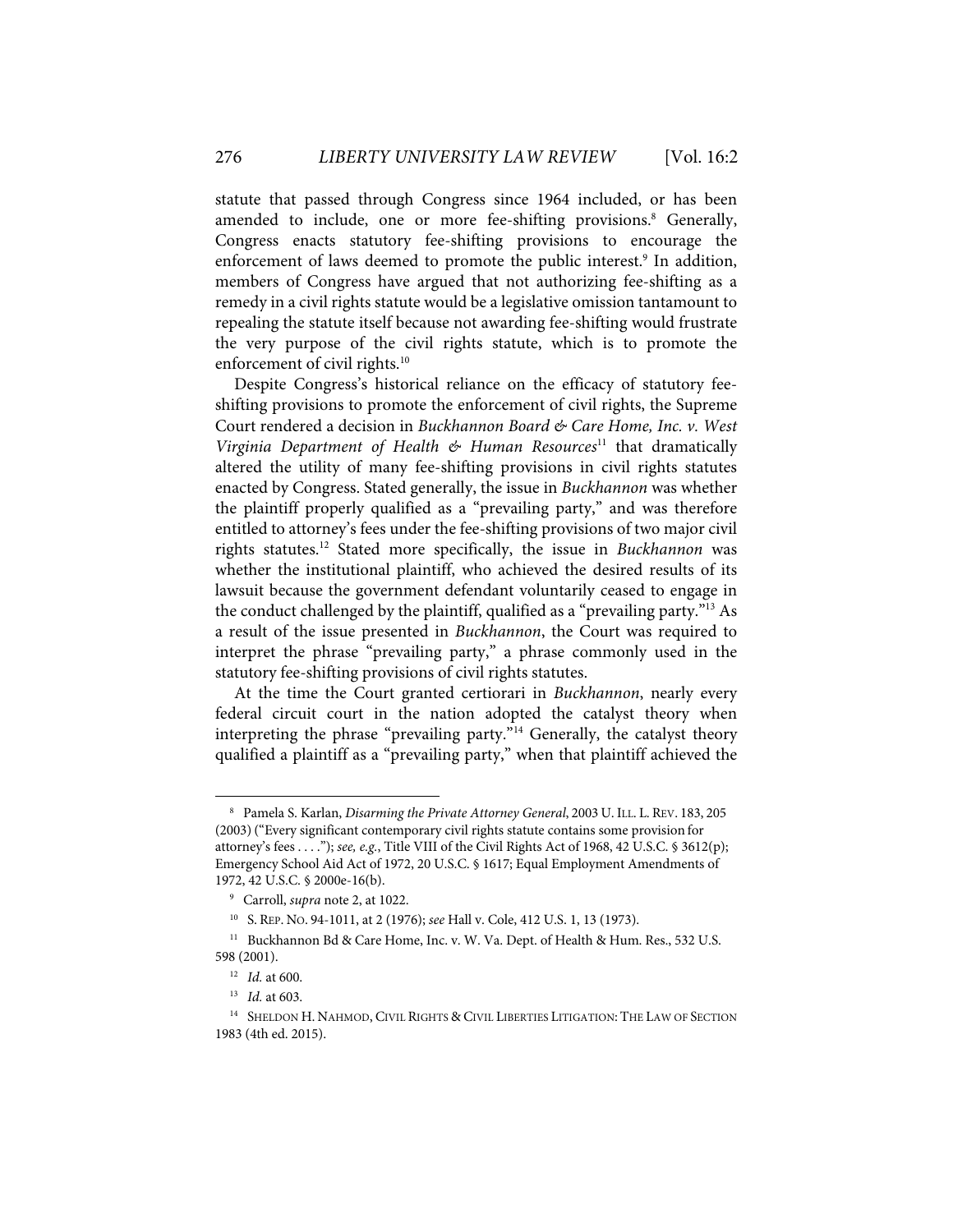desired results of its lawsuit because the defendant voluntarily ceased to engage in the conduct challenged by the plaintiff.15 Despite this widespread circuit court precedent, the Court in *Buckhannon* expressly rejected the catalyst theory.16 Specifically, the Court held that a defendant's voluntary cessation of the challenged conduct alone, is not sufficient to qualify a plaintiff as a prevailing party; but rather, to qualify as a prevailing party, the plaintiff must obtain a "material alteration of the legal relationship of the parties," such as a judgment on the merits or a court-ordered consent decree. <sup>17</sup> Notably, the Court acknowledged the fear that, without the catalyst theory and the accompanying threat of fee-shifting, defendants would be incentivized to manufacture mootness or strategically capitulate just enough to collectively thwart an unfavorable judgment and avoid paying attorney's fees to civil rights litigants.18 However, the Court reasoned that removing the catalyst theory did not pose a serious risk of manufactured mootness because a plaintiff could assert that the defendant's voluntary change in conduct did not render her case moot by reason of the voluntary cessation doctrine, which is an exception to mootness.<sup>19</sup>

In the years following *Buckhannon*, modern data has called into question the Court's assumption that, without the catalyst theory, the voluntary cessation doctrine would suffice as a deterrent to manufactured mootness.<sup>20</sup> First, modern data since *Buckhannon* establishes that the voluntary cessation doctrine is not applied in a consistent manner, which has diminished the doctrine's ability to deter manufactured mootness. <sup>21</sup> Second, modern data establishes that, when the voluntary cessation doctrine is applied to government defendants, the doctrine is severely stripped of its utility because courts often defer to a government defendant's claim of sincerity.<sup>22</sup> Finally, research has established that civil rights plaintiffs often seek nonmonetary

<sup>15</sup> *See infra* Section II.A.

<sup>16</sup> *Buckannon*, 532 U.S. at 604.

<sup>17</sup> *Id.*

<sup>18</sup> *Id.* at 608.

<sup>19</sup> *Id.* at 608–09.

<sup>20</sup> *See* Catherine R. Albiston & Laura Beth Nielsen, *The Procedural Attack on Civil Rights: The Empirical Reality of* Buckhannon *for the Private Attorney General*, 54 UCLAL. REV. 1087 (2007) (presenting empirical evidence that *Buckhannon* increased occurrences of "strategic capitulation," i.e., manufactured mootness).

<sup>21</sup> Joseph C. Davis & Nicholas R. Reaves, Note, *The Point Isn't Moot: How Lower Courts Have Blessed Government Abuse of the Voluntary-Cessation Doctrine*, 129 YALE L.J. 325, 325 (2019).

<sup>22</sup> *Id.*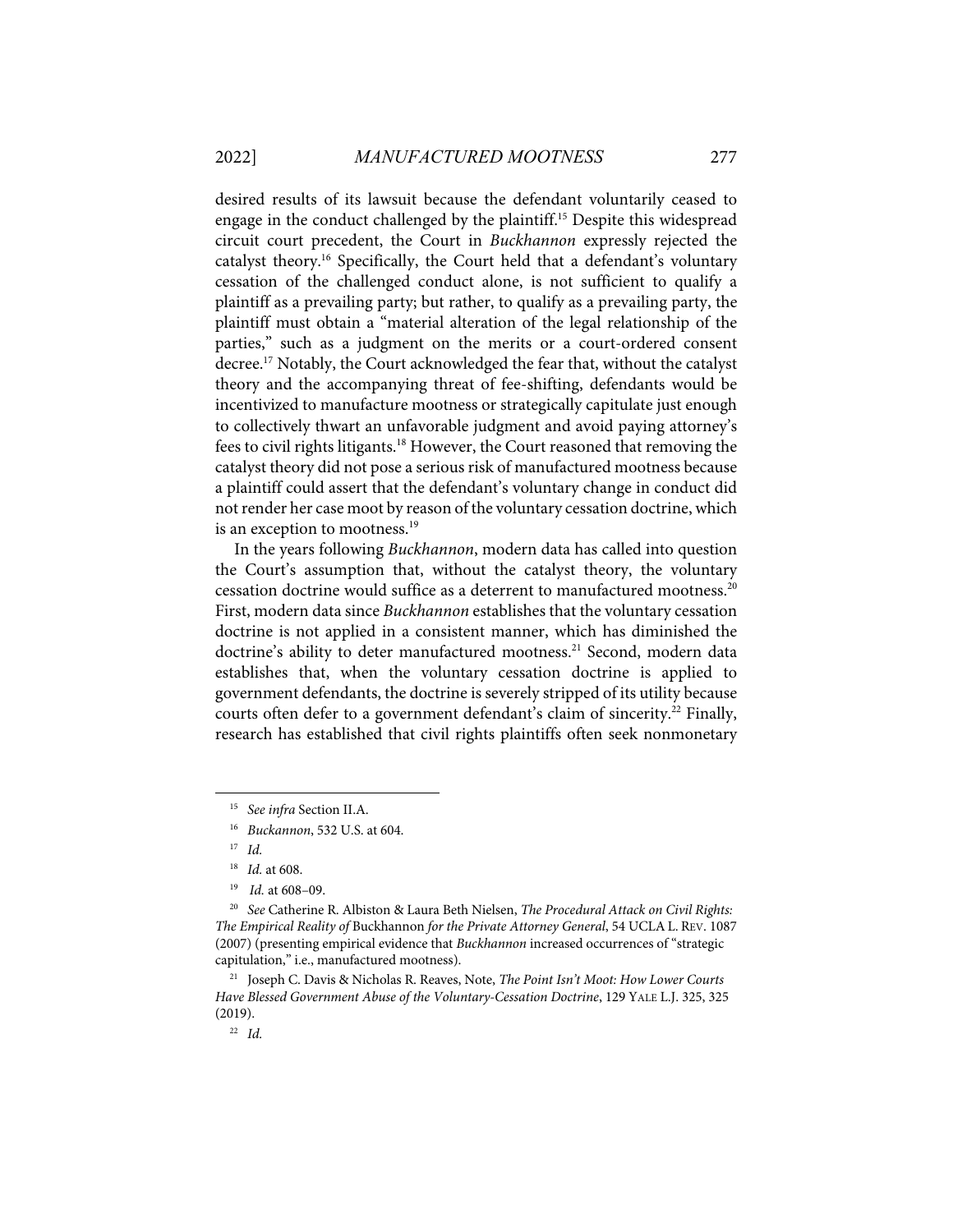relief, such as institutional reform or a change in policy.23 Therefore, the prospect of being awarded attorney's fees under the fee-shifting provisions of civil rights statutes incentivizes attorneys to bring civil rights cases on behalf of indigent plaintiffs. <sup>24</sup> However, without the catalyst theory, a civil rights plaintiff may "receive the precise relief [they] requested," yet fail to qualify as a prevailing party entitled to attorney's fees under 42 U.S.C. § 1988—a critical civil rights statute.25 As a result, the Court's decision in *Buckhannon* not only altered the ability for civil rights litigants to bring successful claims against a government defendant, but has the potential to produce a chilling effect on civil rights litigation by placing a formidable barrier to an award of attorney's fees. 26

In light of these developments, critics urge the Court to reverse *Buckhannon*; however, considering the unlikely event that the Court would grant certiorari on a case to overturn *Buckhannon*, combined with the force of statutory stare decisis<sup>27</sup> and widespread reliance<sup>28</sup> on *Buckhannon*, judicially overturning *Buckhannon* is highly unlikely. However, this Note explains why a congressional response to *Buckhannon* is a hopeful alternative. Specifically, Part II of this Note addresses the development of the catalyst theory and the Court's decisions to dissolve the theory in *Buckhannon*. Part III of this Note addresses the voluntary cessation doctrine's inability to fill the void created by the Court's decision to dissolve the catalyst theory. Finally, Part IV proposes a shift in focus from the Court to Congress by proposing a new statute defining the phrase prevailing party in statutory fee-shifting provisions.

#### II. BACKGROUND

Despite the general American Rule, and outside of express congressional authorization to engage in fee-shifting, federal courts historically relied upon their broad equitable powers to award reasonable attorney's fees to the

 $23$  H.R. REP. No. 94-1558, at 3 (1976) (noting that the prototypical case arising under a civil rights statute involves an indigent plaintiff with no damage claims from which an attorney could draw its fee). Hudson v. Michigan, 547 U.S. 586, 597 (2006) ("Since some civil-rights violations would yield damages too small to justify the expenses of litigation, Congress has authorized attorney's fees for civil-rights plaintiffs.").

<sup>24</sup> *See* Albiston & Nielsen, *supra* note 20, at 1088.

<sup>&</sup>lt;sup>25</sup> N.Y. State Rifle & Pistol Ass'n v. City of New York, 140 S. Ct. 1525, 1539 (2020).

<sup>26</sup> *See* Albiston & Nielsen, *supra* note 20, at 1087 (presenting empirical evidence that *Buckhannon* increased occurrences of "strategic capitulation").

<sup>27</sup> *See infra* Section IV.A.

<sup>28</sup> *See infra* Section IV.A.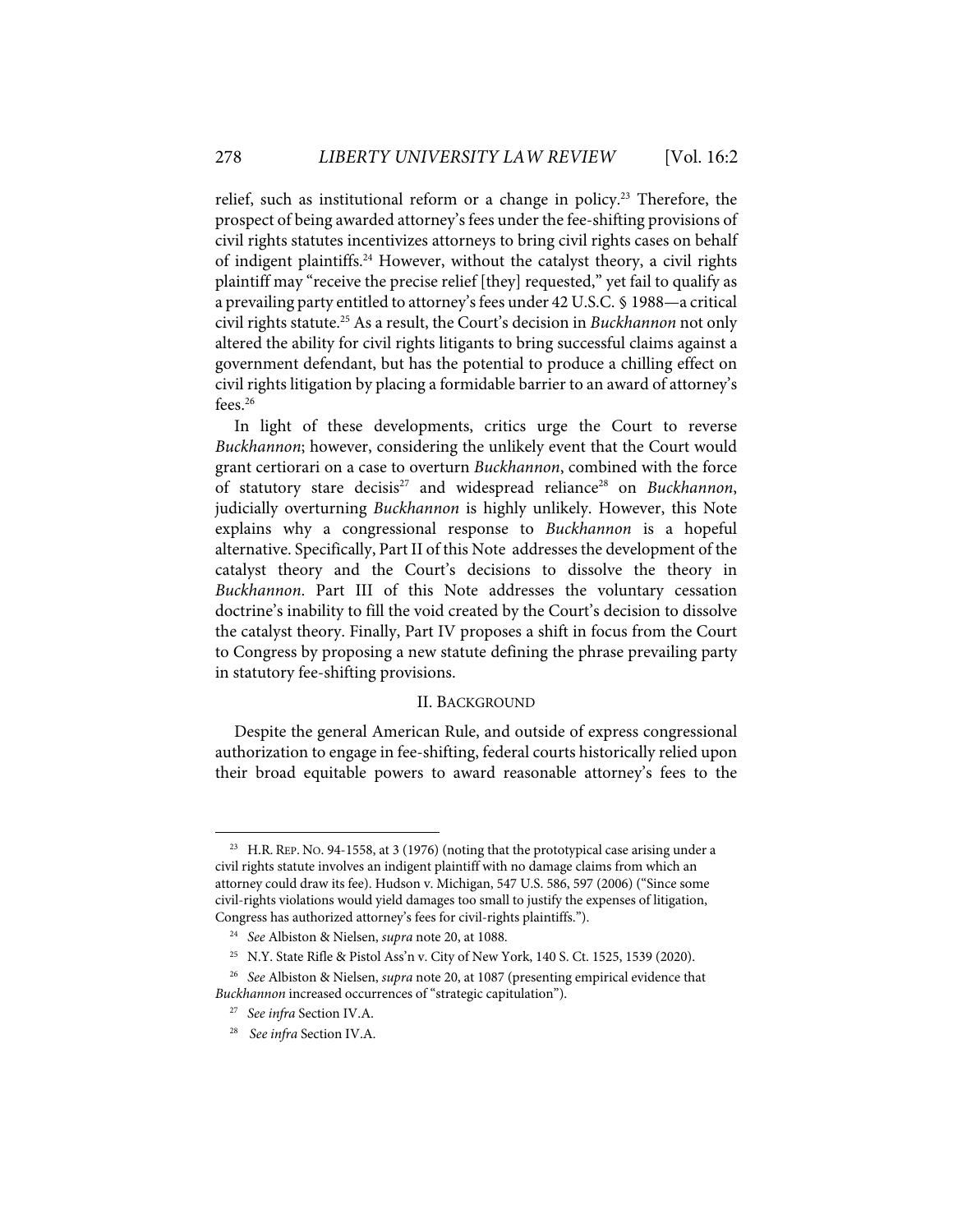prevailing party of a lawsuit when "the interests of justice so required."29 To that end, federal courts often concluded that the interests of justice required fee-shifting when a plaintiff, who filed a successful lawsuit, acted as a "'private attorney general,' vindicating a policy that Congress considered of the highest priority."30 This practice of equitable fee-shifting later became known as the "private attorney general doctrine" because it encouraged the private enforcement of public rights, as opposed to the public enforcement of public rights by the Attorney General.<sup>31</sup>

For years, the private attorney general doctrine served as a widely used and prudential exception to the general American Rule.<sup>32</sup> However, in 1975, the Court's decision in *Alyeska Pipeline Service Co. v. Wilderness Society* brought the practice of fee-shifting under the private attorney general doctrine to an abrupt end.33 In *Alyeska Pipeline*, the Court noted that it was "inappropriate for the Judiciary, without legislative guidance, to reallocate the burdens of litigation."34 While the Court recognized several exceptions to the general American Rule, which would confer upon judges the power to shift fees, <sup>35</sup> the Court's decision explicitly limited the federal judiciary's power to enforce the private attorney general doctrine. <sup>36</sup> As a result, federal courts could no longer invoke their equitable powers to award reasonable attorney's fees to litigants under the theory that the litigant vindicated a policy that Congress considered of the highest priority—absent express congressional authorization. 37

<sup>29</sup> Wilderness Soc'y v. Morton, 495 F.2d 1026, 1029 (D.C. Cir. 1974).

<sup>&</sup>lt;sup>30</sup> *Id.* (quoting Newman v. Piggie Park Enter., Inc., 390 U.S. 400, 402 (1968) (per curiam)) (collecting cases).

<sup>31</sup> *See generally* William B. Rubenstein, *On What A "Private Attorney General" Is—And Why It Matters*, 57 VAND. L. REV. 2129, 2153 (2004).

<sup>32</sup> *See* Carroll, *supra* note 2, at 1022; Carl Cheng, *Important Rights and the Private Attorney General Doctrine*, 73 CAL. L. REV. 1929, 1929 (1985).

<sup>33</sup> Alyeska Pipeline Serv. Co. v. Wilderness Soc'y, 421 U.S. 240, 269 (1975).

<sup>34</sup> *Id.* at 247.

<sup>35</sup> *See id.* at 257–63 (affirming exceptions in four instances: (1) when allowed by statute; (2) when a losing party willfully disobeys a court order; (3) when a losing party acts in bad faith; and (4) when the "historic power of equity" would allow the recovery of attorney's fees).

<sup>&</sup>lt;sup>36</sup> *Id.* at 263 ("[C]ongressional use of the private attorney general concept,] can in no sense be construed as a grant of authority to the Judiciary to jettison the traditional rule against nonstatutory allowances to the prevailing party and to award attorneys' fees whenever the courts deem the public policy furthered by a particular statute important enough to warrant the award.").

<sup>37</sup> *Id.* at 271.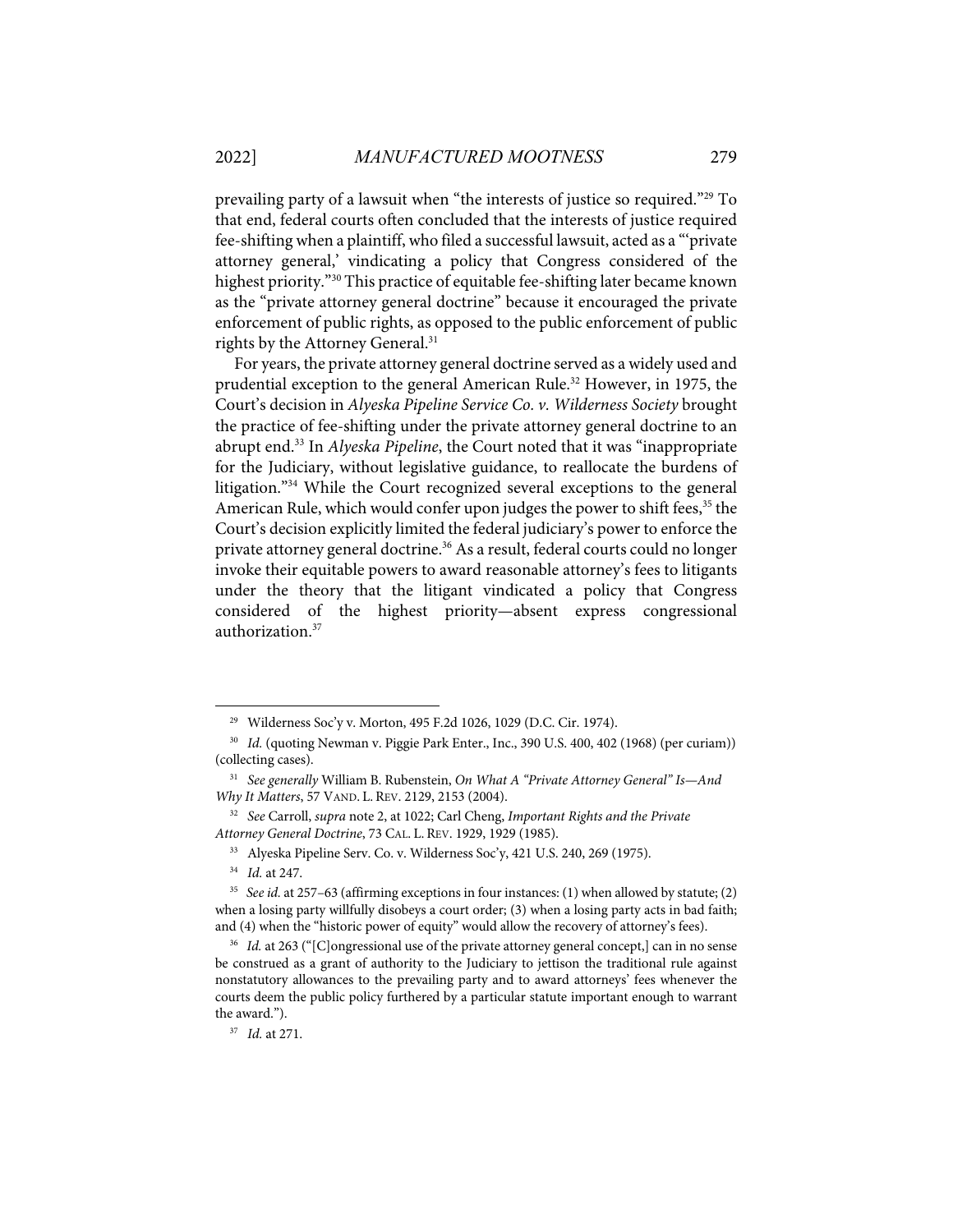In response to the *Alyeska Pipeline* decision, Congress enacted the Civil Rights Attorney's Fees Awards Act of 1976<sup>38</sup> (Fees Award Act), which significantly amended 42 U.S.C. § 1988. <sup>39</sup> Notably, the Fees Award Act expressly authorized federal courts to award attorney's fees to the prevailing party in any action or proceeding to enforce a number of civil rights laws.<sup>40</sup> In addition, the Fees Award Act stated that its purpose was to restore the federal courts' authority to provide attorney's fees to private citizens who relied on those courts to vindicate their civil rights.<sup>41</sup> Finally, if it was not explicit enough that the Fees Award Act was a direct response to the Court's *Alyeska Pipeline* decision, Congress noted that the Fees Award Act would mend the "anomalous gaps" in civil rights law whereby awards of fees, "according to *Alyeska*, [were] suddenly unavailable in the most fundamental civil rights cases."42

Although the Fees Awards Act simply provided the prospect of attorney's fees in civil rights litigation, this congressional response to the Court's *Alyeska Pipeline* decision proved to be an integral part of Congress's overall civil rights enforcement scheme. Indeed, the congressional reports on the Fees Award Act illustrate that civil rights laws vindicate public policies "of the highest priority,<sup>343</sup> yet "depend heavily on private enforcement.<sup>344</sup> However, the prototypical case arising under a civil rights statute involves an indigent plaintiff with no damage claims from which an attorney could draw its fee.45 Thus, to enable citizens to vindicate their rights under various civil rights laws, they must have the opportunity to recover the cost of vindication.46 Indeed, the congressional reports illustrate an overarching effort to ensure that indigent civil rights plaintiffs have "effective access" to federal courts to enforce civil rights laws, which makes fee-shifting "an integral part of the remedies necessary to obtain . . . compliance" with civil

<sup>38</sup> Pub. L. No. 94-559, 90 Stat. 2461 (codified as amended at 42 U.S.C. § 1988 (2003)).

<sup>39 42</sup> U.S.C. § 1988 (1976).

<sup>40 42</sup> U.S.C. § 1988(b) (1976) ("In any action or proceeding to enforce a provision of [numerous civil rights laws], the court, in its discretion, may allow the prevailing party, other than the United States, a reasonable attorney's fee as part of the costs . . . .").

<sup>41</sup> H.R. REP. NO. 94-1558, at 3 (1976).

<sup>42</sup> S. REP. NO. 94-1011, at 4 (1976).

<sup>43</sup> *Id.* at 3 (quoting Newman v. Piggie Park Enter., Inc., 390 U.S. 400, 402 (1968) (per curiam)).

<sup>44</sup> *Id.* at 2.

<sup>45</sup> H.R. REP. NO. 94-1558, at 3 (1976).

<sup>46</sup> *Id.*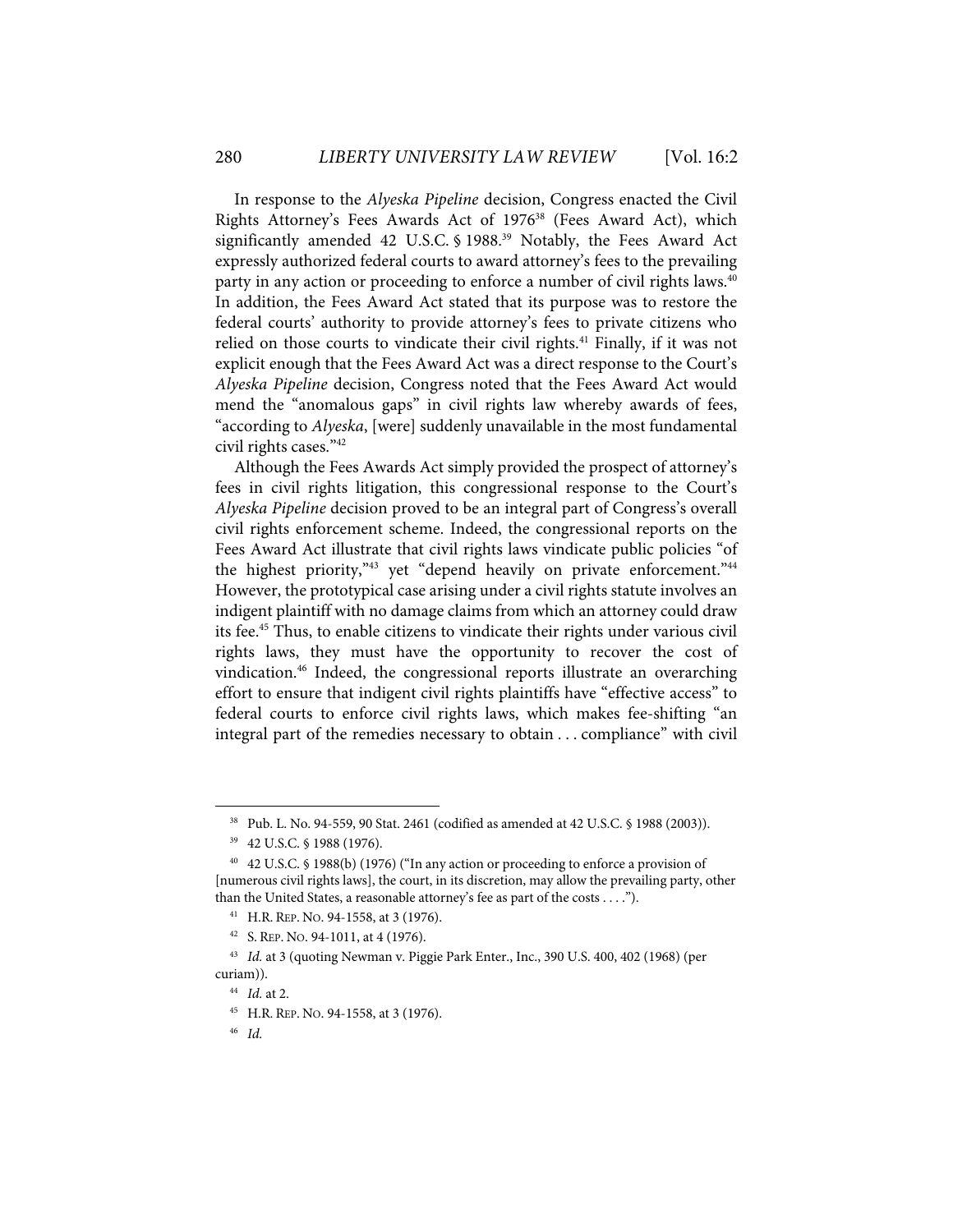rights laws.47 However, after the Fees Award Act re-leveled the playing field, courts were then tasked with interpreting the newly amended "prevailing party" provision of 42 U.S.C. § 1988.

#### A. *Prevailing Under the Catalyst Theory*

When courts began to interpret the phrase "prevailing party" in 42 U.S.C. § 1988, it appeared to be a relatively evident conclusion that a plaintiff was the prevailing party of a lawsuit if she secured a favorable ruling on the merits of her lawsuit. However, a more difficult issue of statutory interpretation arose when courts began considering whether a plaintiff was a prevailing party of a lawsuit absent a formal ruling on the merits of a lawsuit. For example, courts now had to consider whether, in a prospective relief case, a plaintiff would be considered the "prevailing party" when the defendant voluntarily ceased to engage in the challenged conduct after litigation commenced. Until the Supreme Court's decision in *Buckhannon*, the general rule in nearly every circuit was that a plaintiff could be considered a "prevailing party" of a lawsuit, and thus entitled to attorney's fees, even absent a formal ruling on the merits of a lawsuit.<sup>48</sup>

The First Circuit's holding in *Nadeau v. Helgemoe* presents a clear example of lower courts interpreting the phrase "prevailing party" in 42 U.S.C. § 1988 to encompass plaintiffs who receive favorable results absent a formal ruling on the merits of a lawsuit.49 In *Nadeau*, the First Circuit held that "the legislative history [of the Civil Rights Attorney's Fees Awards Act of 1976] strongly suggests that a plaintiff who is partially successful in achieving the relief sought may still receive an award."<sup>50</sup> The court reasoned that the Senate Report of the Fees Award Act made it abundantly clear that "in general 'parties may be considered to have prevailed when they vindicate rights through a consent judgment or without formally obtaining relief."<sup>51</sup> As an example, the court noted that a plaintiff would prevail "when [the] plaintiff's lawsuit acts as a 'catalyst' in prompting defendants to take action to meet [the] plaintiff's claims," and that "attorney's fees are justified despite the lack of judicial involvement in the result."52

<sup>&</sup>lt;sup>47</sup> S. REP. NO. 94-1011, at 5 (1976); H.R. REP. NO. 94-1558, at 1 (1976); Buckhannon Bd. & Care Home Inc. v. W. Va. Dep't of Health & Hum. Res.*,* 532 U.S. 598, 639 (2001) (Ginsburg, J., dissenting).

<sup>48</sup> NAHMOD, *supra* note 14, § 10.10.

<sup>49</sup> *See* Nadeau v. Helgemoe, 581 F.2d 275 (1st Cir. 1978).

<sup>50</sup> *Nadeau*, 581 F.2d at 278; *see also Buckhannon*, 532 U.S. at 625–26 (Ginsburg, J., dissenting).

<sup>51</sup> *Nadeau*, 581 F.2d at 279.

<sup>52</sup> *Id.*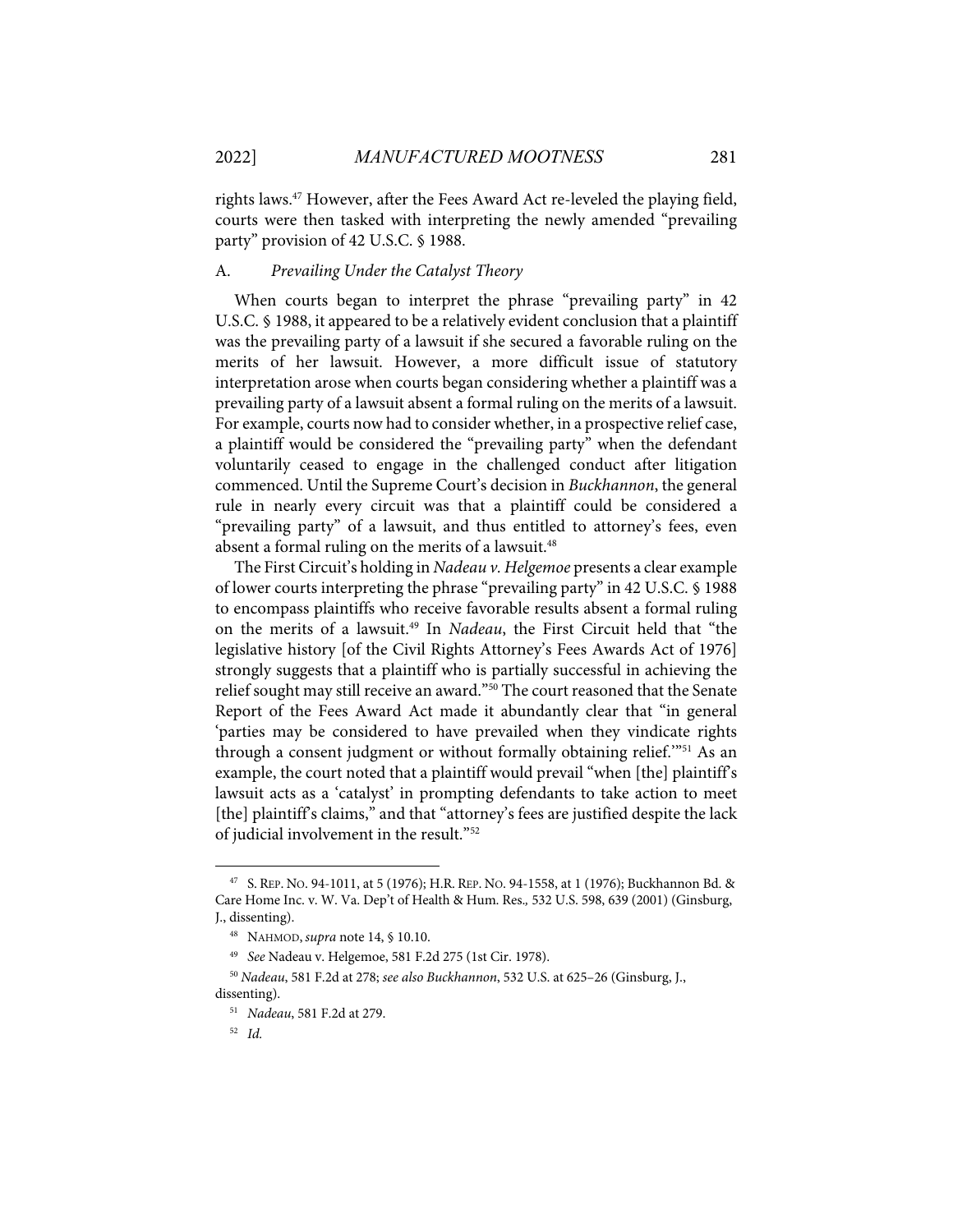This catalyst theory of prevailing party status gained considerable traction after the First Circuit's decision in *Nadeau*. In fact, with the exception of the Second Circuit, every Circuit Court of Appeals followed the First Circuit's holding in *Nadeau*. <sup>53</sup> In each circuit that followed the newly formed catalyst theory, there were generally three conditions necessary to a party's qualification as a prevailing party, however, they all fell short of a favorable ruling on the merits such as a final judgment or consent decree.<sup>54</sup>

Despite this long standing tradition in the federal circuit courts, in 1994, the Fourth Circuit broke ranks and declared that a plaintiff could not be a "prevailing party" without "an enforceable judgment, consent decree, or settlement."<sup>55</sup> However, after the Fourth Circuit's ruling, nine other circuits reaffirmed their interpretation of prevailing party under the catalyst theory.<sup>56</sup> In 2001, the Supreme Court sought to resolve this split among the circuits.<sup>57</sup>

While the Court did not directly address the propriety of the catalyst theory before *Buckhannon*, Justice Scalia's opinion in *Hewitt v. Helms*<sup>58</sup>

<sup>54</sup> The three conditions that were generally necessary were:

A plaintiff first had to show that the defendant provided 'some of the benefit sought' by the lawsuit. Wheeler v. Towanda Area School Dist., 950 F.2d 128, 131 (3d Cir. 1991). Under most Circuits' precedents, a plaintiff had to demonstrate as well that the suit stated a genuine claim, i.e., one that was at least 'colorable,' not 'frivolous, unreasonable, or groundless.' *Grano*, 783 F.2d at 1110 (D.C. Cir. 1986) (internal quotation marks and citation omitted). Plaintiff finally had to establish that her suit was a 'substantial' or 'significant' cause of defendant's action providing relief. Williams v. Leatherbury, 672 F.2d 549, 551 (5th Cir. 1982).

Buckhannon Bd. & Care Home, Inc., v. W. Va. Dep't of Health & Hum. Res., 532 U.S. 598, 627–28 (2001) (Ginsburg, J., dissenting).

55 S-1 by & Through P-1 v. State Bd. of Educ. of North Carolina, 21 F.3d 49, 51 (4th Cir. 1994) (en banc) (per curiam).

56 *Buckhannon*, 532 U.S. at 627.

<sup>57</sup> *Id.* at 602 ("To resolve the disagreement amongst the Courts of Appeals, we granted certiorari . . . ."). 58 *See* Hewitt v. Helms, 482 U.S. 755 (1987).

<sup>53</sup> Marbley v. Bane, 57 F.3d 224, 233–35 (2d Cir. 1995); Ross v. Horn, 598 F.2d 1312, 1322 (3d Cir. 1979); DeMier v. Gondles, 676 F.2d 92, 93 (4th Cir. 1982); Hennigan v. Ouachita Par. Sch. Bd., 749 F.2d 1148, 1151 (5th Cir. 1985); Johnston v. Jago, 691 F.2d 283, 286 (6th Cir. 1982); Harrington v. DeVito, 656 F.2d 264 (7th Cir. 1981); *see* Miller v. Staats, 706 F.2d 336, 341 (D.C. Cir. 1983); Ortiz De Arroyo v. Barcelo, 765 F.2d 275 (1st Cir. 1985) (*Nadeau* reaffirmed); Garcia v. Guerra, 744 F.2d 1159, 1162 (5th Cir. 1984); Williams v. Miller, 620 F.2d 199, 202 (8th Cir. 1980); Sablan v. Dep't of Fin. of Com. of Northern Mariana Islands, 856 F.2d 1317, 1325–27 (9th Cir. 1988); Supre v. Ricketts, 792 F.2d 958, 962 (10th Cir. 1986); Fields v. City of Tarpon Springs, 721 F.2d 318, 321 (11th Cir. 1983).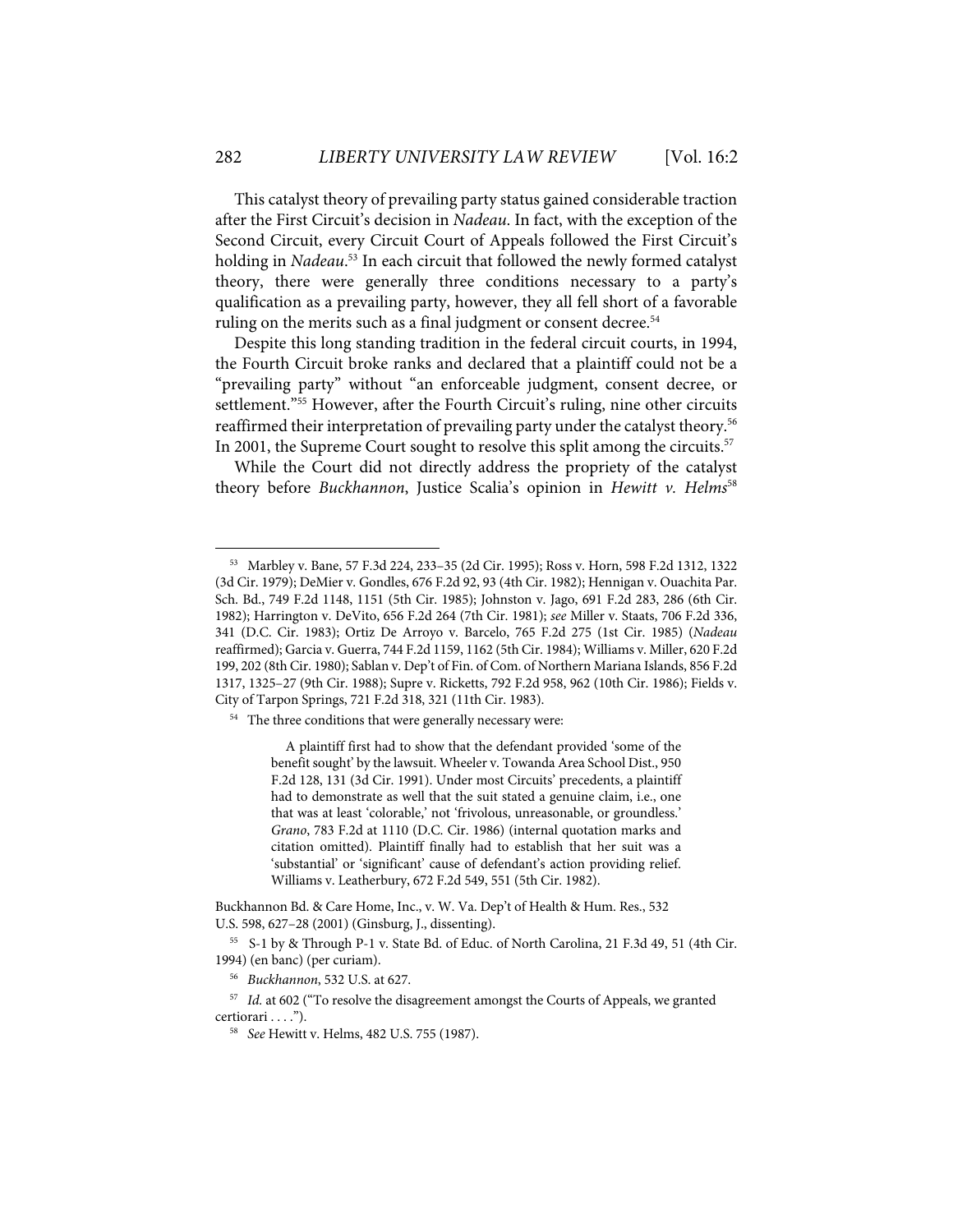suggested that the Fourth Circuit's position would be overruled. In *Hewitt*, Justice Scalia famously claimed:

> It is settled law, of course, that relief need not be judicially decreed in order to justify a fee award under § 1988. A lawsuit sometimes produces voluntary action by the defendant that affords the plaintiff all or some of the relief he sought through a judgment—*e.g.*, a monetary settlement or a change in conduct that redresses the plaintiff's grievances. When that occurs, the plaintiff is deemed to have prevailed despite the absence of a formal judgment in his favor.<sup>59</sup>

However, fourteen years later, Justice Scalia abandoned this broad approach and concurred with the strictly formalistic majority in *Buckhannon*. 60

## B. *Buckhannon Bd. and Care Home, Inc. v. West Virginia Dep't of Health and Human Resources*

The *Buckhannon* decision significantly altered an integral part of the post-*Alyeska Pipeline* civil rights enforcement system. The issue in *Buckhannon* was the correct interpretation of the phrase "prevailing party."61 The plaintiff, Buckhannon Board and Care Home, Inc., sought declaratory and injunctive relief from a West Virginia law that required elderly residents to be capable of "self-preservation." $\delta^2$  The law required that all residents of homes like Buckhannon's be capable of "self-preservation," which meant, in part, that residents could make their way to fire exits without assistance. <sup>63</sup> The plaintiffs

<sup>59</sup> *Id.* at 760–61; *see also* Maher v. Gagne, 448 U.S. 122, 129 (1980) ("Nothing in the language of § 1988 conditions the District Court's power to award fees on full litigation of the issues or on a judicial determination that the plaintiff's rights have been violated."); Hanrahan v. Hampton, 446 U.S. 754, 757 (1980) (per curiam) (noting language in legislative history that "parties may be considered to have prevailed when they vindicate rights . . . without formally obtaining relief"). *But see Buckhannon,* 532 U.S. at 603–04 n.5 ("[The Court explained that the language in *Hewitt* was merely dictum which] alluded to the possibility of attorney's fees where 'voluntary action by the defendant . . . affords the plaintiff all or some of the relief . . . sought,' but [the Court] expressly reserved the question, *see* [*Hewitt*, 482 U.S. at 763].").

<sup>60</sup> *Buckhannon*, 532 U.S. at 610 (Scalia, J., concurring).

<sup>61</sup> *Id.* at 600.

<sup>62</sup> *Id.* at 600-01.

<sup>63</sup> *Id*. at 600.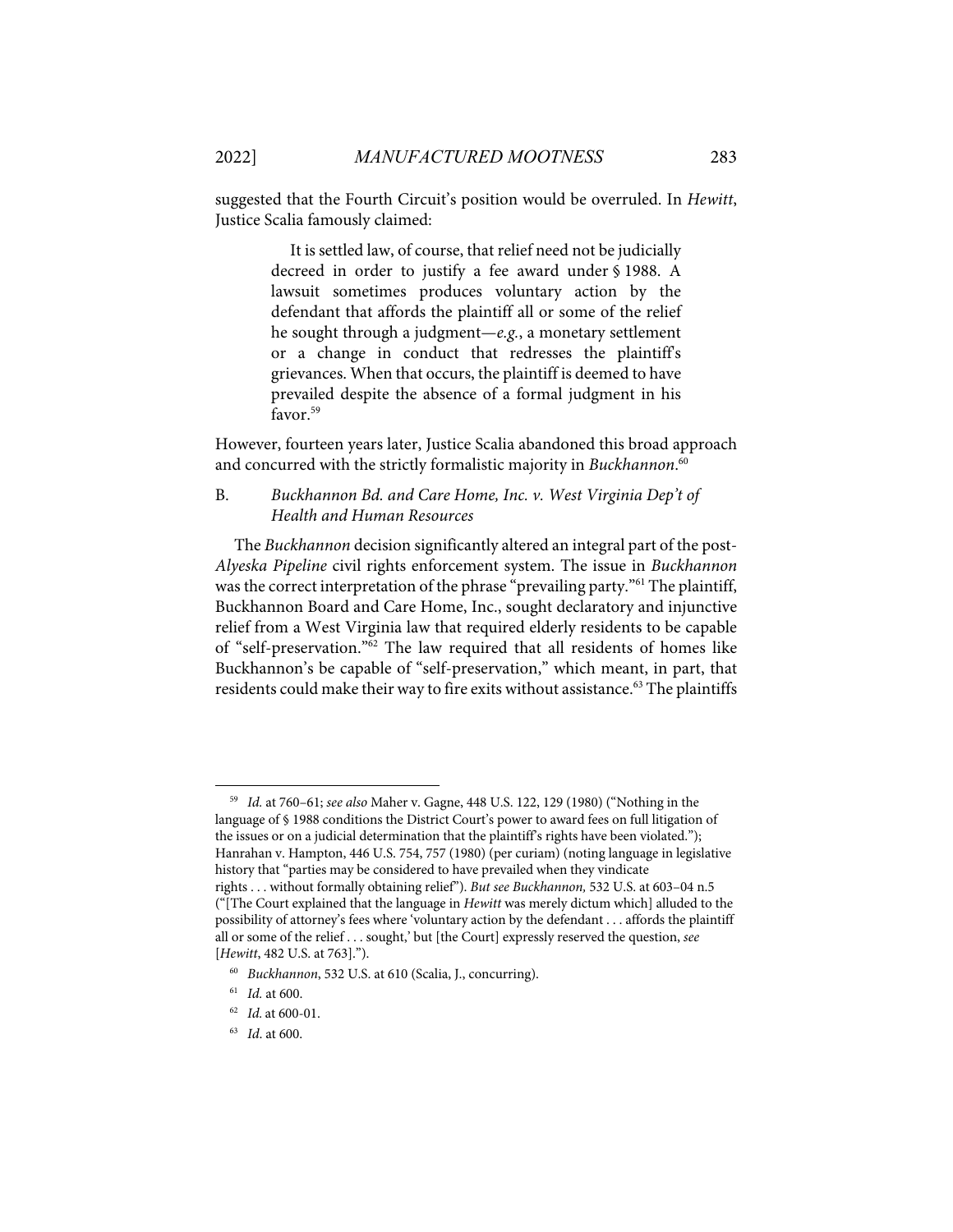alleged that the requirement violated the Fair Housing Amendments Act of 1988<sup>64</sup> (FHAA) and the Americans with Disabilities Act of 1990<sup>65</sup> (ADA).<sup>66</sup>

After commencing litigation, the plaintiffs were faced with the state defendants' sovereign immunity pleas and, as a result, the plaintiffs "stipulated to the dismissal of their claim for monetary damages."67 Later, in response to the defendants' motion to dispose of the remainder of the case summarily, the district court determined that the plaintiffs presented triable claims under the FHAA and the ADA. <sup>68</sup> However, less than a month after the district court held that the plaintiffs presented triable claims, the West Virginia legislature enacted two bills eliminating the self-preservation requirement and moved to dismiss the case as moot.<sup>69</sup> The district court found that it was unlikely that the West Virginia legislature would reenact the self-preservation rule, and agreed that the legislatures repeal of the selfpreservation rule rendered the case moot.<sup>70</sup> As a result of the legislature's repeal of the self-preservation requirement, the plaintiffs subsequently moved for an award of attorney's fees as the "prevailing party" under the feeshifting provisions of the FHAA and the  $ADA<sup>71</sup>$  Although the district court dismissed the case as moot, the plaintiffs assumed, based on long-standing federal circuit court precedent, that they were entitled to recover attorney's fees under the catalyst theory.

Because the plaintiffs brought suit in the Fourth Circuit—the only circuit at that time to outright reject the catalyst theory<sup>72</sup>—the district court rejected the plaintiffs' catalyst theory claim and denied their motion for attorney's fees.73 On appeal, the Fourth Circuit declined to reexamine its interpretation of prevailing party en banc, and summarily affirmed the judgment of the district court.<sup>74</sup> The Supreme Court granted certiorari, and held that even

<sup>&</sup>lt;sup>64</sup> Fair Housing Act, 42 U.S.C. § 3613(c)(2) (2003).

<sup>65</sup> Americans with Disabilities Act, 42 U.S.C. § 12205 (2003).

<sup>66</sup> *Buckhannon,* 532 U.S. at 600–01 (majority opinion).

<sup>67</sup> *Id.* at 624 (Ginsburg, J., dissenting).

<sup>68</sup> *Id.* (Ginsburg, J., dissenting).

<sup>69</sup> *Id.* at 624–25 (Ginsburg, J., dissenting).

<sup>&</sup>lt;sup>70</sup> Buckhannon Bd. & Care Home, Inc. v. W. Va. Dep't of Health & Hum. Res., 19 F. Supp. 2d 567, 577 (N.D.W. Va. 1998); *see also Buckhannon*, 532 U.S. at 601.

<sup>71</sup> *Buckhannon*, 532 U.S. at 601.

<sup>72</sup> NAHMOD, *supra* note 14, § 10.10 ("[T]he Fourth Circuit stood alone in holding that the catalyst theory was not a proper basis for an award of fees to a prevailing party; every other circuit addressing the matter had taken the contrary position.").

<sup>73</sup> *Buckhannon*, 19 F. Supp. 2d at 577.

<sup>74</sup> Buckhannon Bd. & Care Home, Inc. v. W. Va. Dep't of Health & Hum. Res., 203 F.3d 819 (4th Cir. 2000).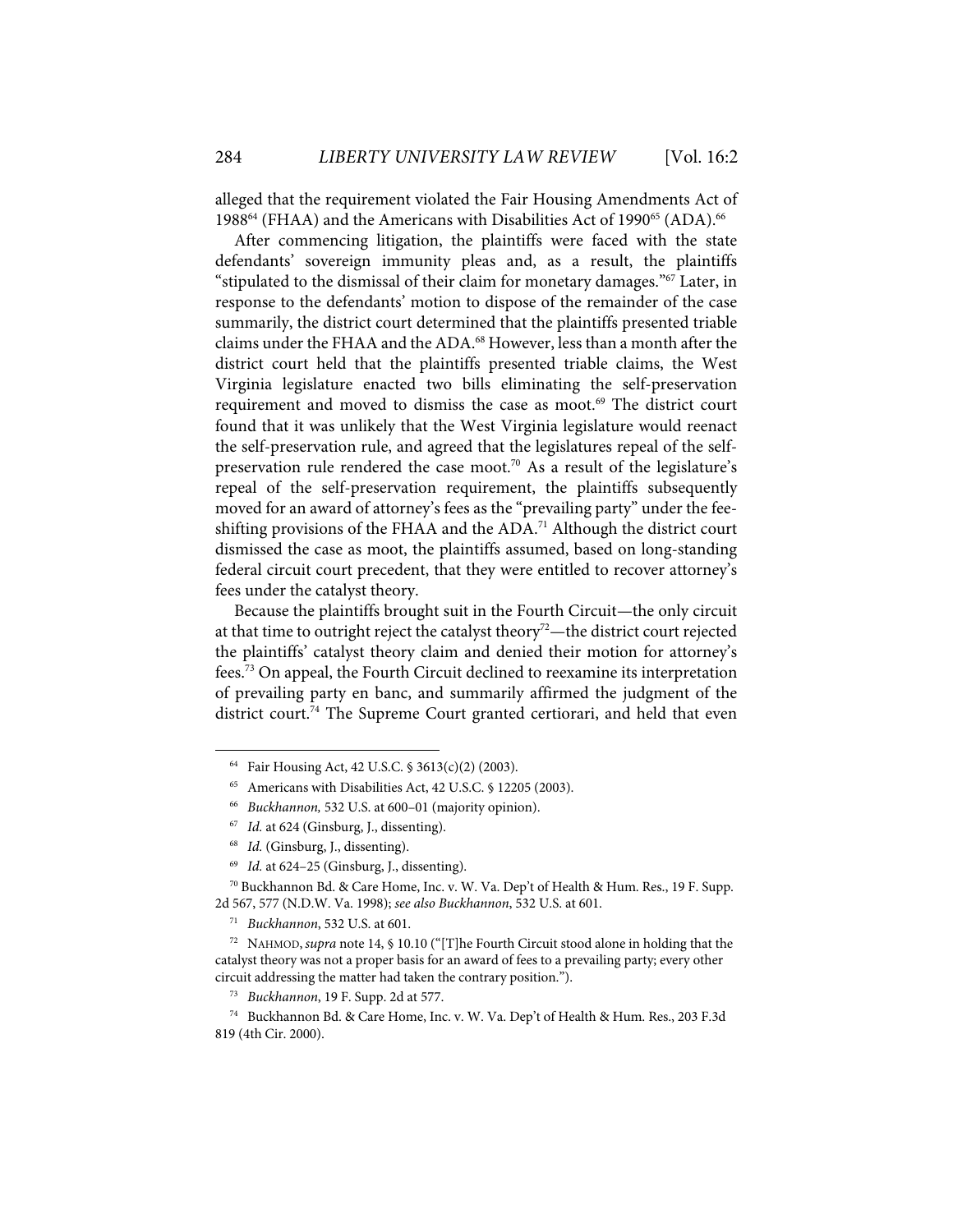though the plaintiffs obtained the relief they sought, for purposes of the FHAA and the ADA, they were not prevailing parties.<sup>75</sup>

1. The Majority

The majority, led by Chief Justice Rehnquist, relied primarily on Black's Law Dictionary to deduce that the "clear meaning" of "prevailing party" was a party who has been awarded some relief by the adjudicating court.<sup>76</sup> Although the lawsuit brought about the desired result by way of voluntary cessation, there was no alteration in the legal relationship of the parties in the absence of a judgment on the merits or a court-ordered consent decree.<sup>77</sup> Therefore, because there was no alteration in the legal relationship of the parties, the plaintiffs were not entitled to an award of attorney's fees under the FHAA or the ADA as prevailing parties.<sup>78</sup> The Court made clear, however, that its opinion was not narrowed to the FHAA or the ADA, but applied to the prevailing party language embedded in various statutes, such as the newly amended 42 U.S.C. § 1988.79

In dissolving the catalyst theory, the Court rejected the plaintiffs' argument that the theory was "necessary to prevent defendants from unilaterally mooting an action before judgment in an effort to avoid an award of attorney's fees,"80 and that "the rejection of the 'catalyst theory' w[ould] deter plaintiffs with meritorious but expensive cases from bringing suit,"<sup>81</sup>

81 *Id.*

<sup>75</sup> *Buckhannon*, 532 U.S. at 610.

<sup>76</sup> *Id.* at 603, 607.

<sup>77</sup> *Id.* at 604.

<sup>78</sup> *Id.*

<sup>79</sup> *Id.* at 603 n.4 ("We have interpreted these fee-shifting provisions consistently, . . . and so approach the nearly identical provisions at issue here."); NAHMOD, *supra* note 14, § 10.10 ("First, although *Buckhannon* was not a § 1988 case, the FHAA and ADA fees language interpreted by the Court is virtually identical to that of § 1988, and therefore, as the Court itself indicated, the catalyst theory is no longer available under § 1988."); *Compare* 42 U.S.C. § 12205 ("In any action or administrative proceeding commenced pursuant to this Act, the court or agency, in its discretion, may allow the prevailing party, other than the United States, a reasonable attorney's fee, including litigation expenses, and costs, and the United States shall be liable for the foregoing the same as a private individual."), *and* 42 U.S.C.  $\frac{1}{5}$  3613(c)(2) ("In a civil action under subsection (a), the court, in its discretion, may allow the prevailing party, other than the United States, a reasonable attorney's fee and costs. The United States shall be liable for such fees and costs to the same extent as a private person."), *with* 42 U.S.C. § 1988(b) ("[T]he court, in its discretion, may also allow the prevailing party, other than the United States, a reasonable attorney's fee as part of the  $costs \ldots$ ").

<sup>80</sup> *Buckhannon*, 532 U.S. at 608.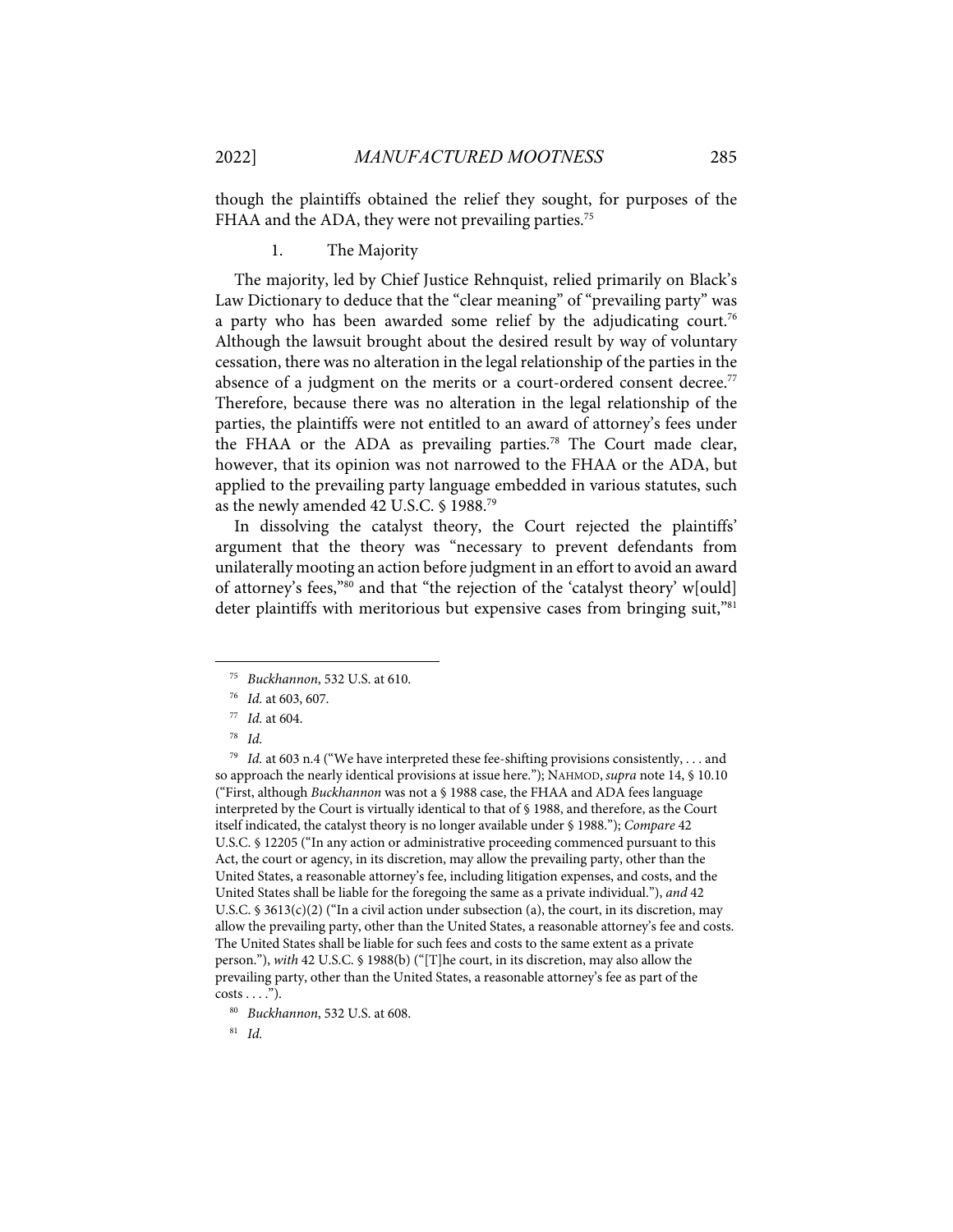because it was unsupported by empirical evidence.<sup>82</sup> In addition, the Court reasoned that "the fear of mischievous defendants only materializes in claims for equitable relief."83 And that even in a claim for injunctive relief, the voluntary cessation doctrine would likely stop a defendant's claim of mootness from successfully ridding the case, unless it was absolutely clear that the allegedly unlawful conduct would not recur.<sup>84</sup> In addition, the Court claimed that "[a] request for attorney's fees should not result in a second major litigation,"85 which drove the Court to avoid an interpretation of feeshifting statutes that would "spawn[] a second litigation of significant dimension."86 Similarly, the Court was wary of litigation surrounding the catalyst theory because it would require analysis of the defendant's subjective motivations in changing its conduct and "likely depend on a highly factbound inquiry."87

2. The Dissent

Justice Ginsburg, writing for the dissent, emphasized the long-prevailing federal circuit court precedent, as well as the legislative history behind the federal fee-shifting statutes. <sup>88</sup> According to Justice Ginsburg, the catalyst theory was a key component of the fee-shifting statutes that Congress adopted to advance the enforcement of civil rights.<sup>89</sup> In fact, congressional records indicated that the catalyst theory was embedded in the provisions of § 1988.90 Therefore, eliminating the catalyst theory was unjustified by legislative history.<sup>91</sup> Moreover, eliminating the catalyst theory would permit a defendant to avoid paying fees where the merits of the suit led the defendant to manufacture mootness, which would impede access to the court for the less affluent, and reduce the incentive for private suits to enforce civil rights.<sup>92</sup> Therefore, eliminating the catalyst theory was an act contrary to Congress's

<sup>82</sup> *Id.*

<sup>83</sup> *Id.*

<sup>84</sup> *Id.* at 608–09.

<sup>85</sup> *Id.* at 609 (quoting Hensley v. Eckerhart, 461 U.S. 424, 437 (1983)).

<sup>86</sup> *Buckhannon*, 532 U.S. at 609 (quoting Tex. State Tchrs. Ass'n v. Garland Indep. Sch. Dist., 489 U.S. 782, 791 (1989)).

<sup>87</sup> *Id.* at 609–10 (quoting Brief for United States as Amicus Curiae at 28).

<sup>88</sup> *Id.* at 622, 629 (Ginsburg, J., dissenting).

<sup>89</sup> *Id.* at 623 (Ginsburg, J., dissenting).

<sup>90</sup> *Id.* at 638 (Ginsburg, J., dissenting); *see also* S. REP. NO. 94-1011, at 5 ("[F]or purposes of the award of counsel fees, parties may be considered to have prevailed when they vindicate rights through a consent judgment or without formally obtaining relief.").

<sup>91</sup> *Buckhannon,* 532 U.S. at 623 (Ginsburg, J., dissenting).

<sup>92</sup> *Id.* at 622–23 (Ginsburg, J., dissenting).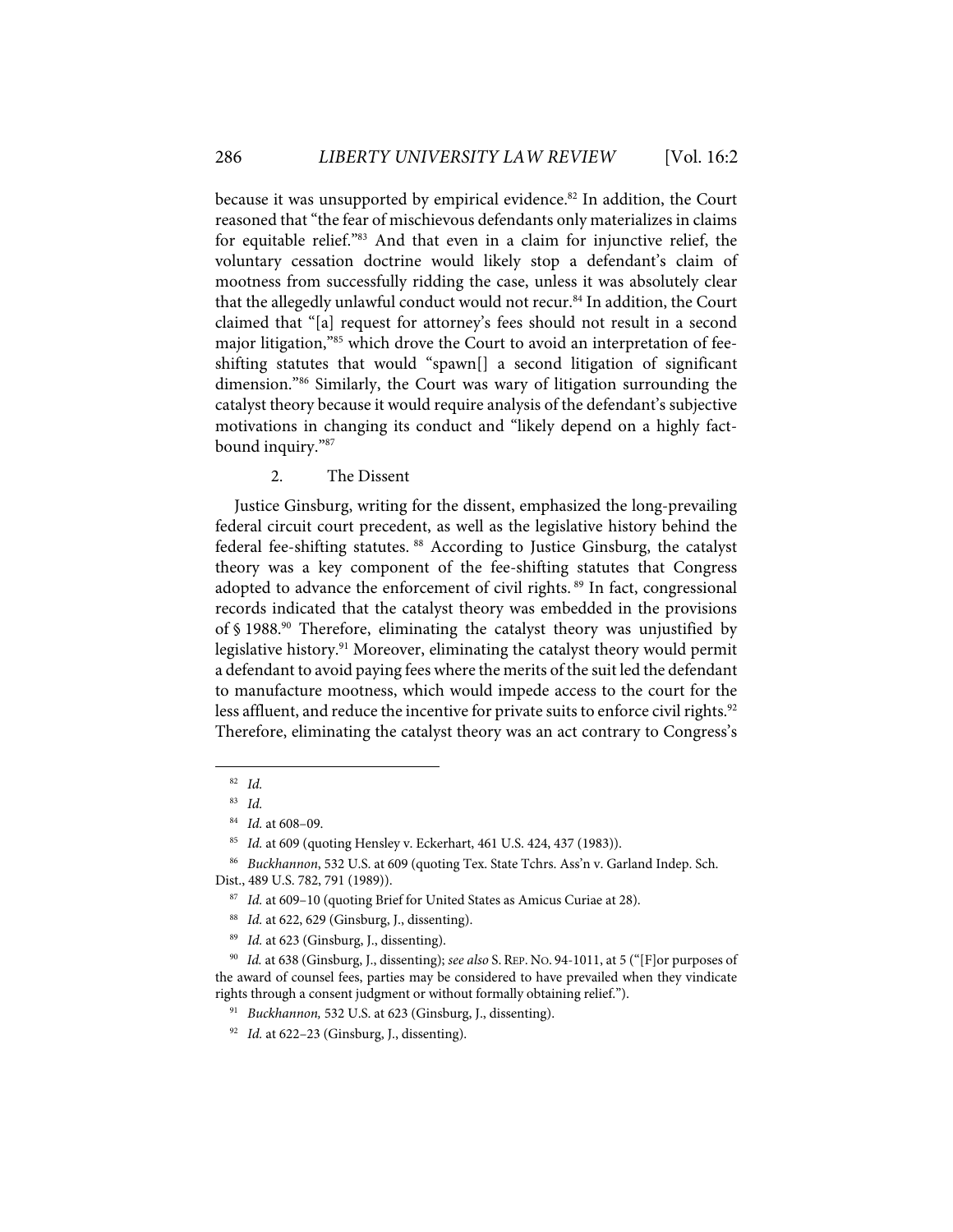intent because Congress enacted civil rights statutes to incentivize private attorneys to bring civil rights cases on behalf of indigent plaintiffs.<sup>93</sup>

In response to the majority's assertion that the voluntary cessation doctrine, as an exception to mootness, mitigated the decision to dissolve the catalyst theory, the dissent was skeptical of the doctrine preventing manufactured mootness when the "recurrence of the controversy is under the defendant's control."94 In response to the majority's wishes to avoid a request for attorney's fees resulting in a second major litigation, the dissent questioned the value of the Court's fee-shifting ruling, which would drive a plaintiff prepared to accept adequate relief to litigate on and on in an attempt to reach a ruling on the merits.<sup>95</sup> Moreover, the dissent noted that, under the catalyst theory, "[p]ersons with limited resources were not impelled to 'wage total law' in order to assure that their counsel fees would be paid."96

Finally, the dissent claimed that "Congress intends the words in its enactments to carry 'their ordinary, contemporary, common meaning."<sup>97</sup> The dissent reasoned that "prevail," in everyday use, means "gain victory by virtue of strength or superiority: win mastery: triumph."98 Under this definition, the dissent reasoned that there are undoubtedly situations in which an individual's goal is to obtain the approval of a judge, and in those situations, one cannot "prevail" short of a judge's formal declaration.<sup>99</sup> However, where the ultimate goal is not an arbiter's approval, but a favorable alteration of actual circumstances, a formal declaration is not essential.<sup>100</sup> The dissent reasoned further that a lawsuit's ultimate purpose is to achieve actual relief from an opponent. While a favorable judgment may be instrumental in gaining that relief, generally, "the judicial decree is not the end but the means. At the end of the rainbow lies not a judgment, but some action (or cessation of action) by the defendant  $\dots$ <sup>"101</sup> Therefore, "[o]n this common understanding, if a party reaches the 'sought-after destination,' then the party 'prevails' regardless of the 'route taken.'"102 "Western democracies, for instance, 'prevailed' in the Cold War even though the Soviet Union never

<sup>93</sup> *See* Albiston & Nielsen, *supra* note 20, at 1088.

<sup>94</sup> *Buckhannon*, 532 U.S at 639 (Ginsburg, J., dissenting).

<sup>95</sup> *Id.*

<sup>&</sup>lt;sup>96</sup> *Id.* at 636 (Ginsburg, J., dissenting).

<sup>&</sup>lt;sup>97</sup> *Id.* at 633 (Ginsburg, J., dissenting).

<sup>98</sup> *Id.* (Ginsburg, J., dissenting).

<sup>99</sup> *Id.*

<sup>100</sup> *Buckhannon*, 532 U.S. at 633 (Ginsburg, J., dissenting).

<sup>101</sup> *Id.* at 634 (Ginsburg, J., dissenting) (quoting Hewitt v. Helms, 482 U.S. 755, 761 (1987)).

<sup>102</sup> *Id.* (quoting Hennigan v. Ouachita Par. Sch. Bd., 749 F.2d 1148, 1153 (5th Cir. 1985)).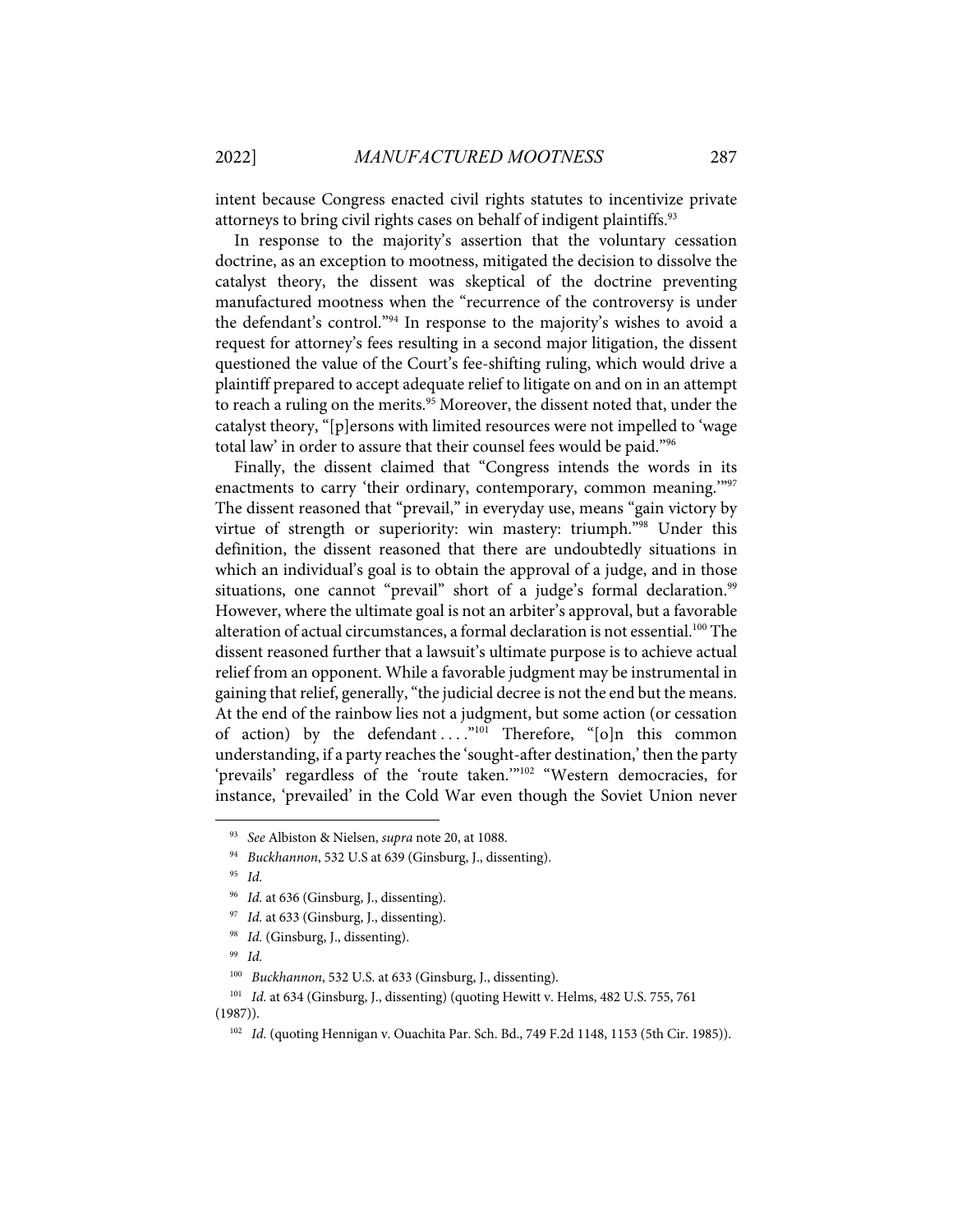formally surrendered."103 "Among television viewers, John F. Kennedy 'prevailed' in the first debate with Richard M. Nixon during the 1960 Presidential contest, even though moderator Howard K. Smith never declared a winner."104 Therefore, the dissent urged that under a fair reading of the fee-shifting provisions enacted by Congress, "a party 'prevails' in 'a true and proper sense,' when she achieves, by instituting litigation, the practical relief sought in her complaint."105

#### III. PROBLEM

There are several issues with the Supreme Court dismantling the catalyst theory in *Buckhannon*. First, and foremost, although the statutes at issue in *Buckhannon* were specifically the FHA and the ADA, the fees language interpreted by the Court was virtually identical to that of many other federal fee-shifting statutes, including 42 U.S.C. § 1988—a vital civil rights enforcement statute.<sup>106</sup> Therefore, as the Court indicated, the catalyst theory is no longer available under § 1988 post-*Buckhannon*. <sup>107</sup> The second, and possibly the most detrimental effect, is that it is now possible for a defendant sued for prospective relief to manufacture mootness by voluntarily ceasing to engage in any challenged conduct before a likely adverse decision. As a result, defendants may not only render a plaintiff's case moot but have the potential

106 NAHMOD, *supra* note 14, § 10.10; *Compare* 42 U.S.C. § 12205 ("In any action or administrative proceeding commenced pursuant to this Act, the court or agency, in its discretion, may allow the prevailing party, other than the United States, a reasonable attorney's fee, including litigation expenses, and costs, and the United States shall be liable for the foregoing the same as a private individual."), *and* 42 U.S.C. § 3613(c)(2) ("In a civil action under subsection (a), the court, in its discretion, may allow the prevailing party, other than the United States, a reasonable attorney's fee and costs. The United States shall be liable for such fees and costs to the same extent as a private person."), *with* 42 U.S.C. § 1988(b) ("[T]he court, in its discretion, may allow the prevailing party, other than the United States, a reasonable attorney's fee as part of the costs . . . .").

107 *Buckhannon*, 532 U.S. at 603 n.4 ("We have interpreted these fee-shifting provisions consistently, . . . and so approach the nearly identical provisions at issue here."); NAHMOD, *supra* note 14, § 10.10. The Second Circuit applied *Buckhannon* to § 1988 because "it is clear that the Supreme Court intends the reasoning of [*Buckhannon*] to apply to § 1988 as well." N.Y. State Fed'n of Taxi Drivers, Inc. v. Westchester Cnty. Taxi & Limousine Comm'n, 272 F.3d 154, 158 (2d Cir. 2001). *See also* Chambers v. Ohio Dep't. of Hum. Servs., 273 F.3d 690, 693 (6th Cir. 2001), a § 1988 case overruling Johnston v. Jago, 691 F.2d 283 (6th Cir. 1982), which adopted the catalyst theory. Bennett v. Yoshina, 259 F.3d 1097, 1101 (9th Cir. 2001) applied *Buckhannon* where the Hawaii legislature enacted legislation that gave the plaintiffs what they sought but there was no "judicial *imprimatur*."

<sup>&</sup>lt;sup>103</sup> *Id.* at 633 (Ginsburg, J., dissenting).

<sup>104</sup> *Id*. at 633–34 (Ginsburg*,* J., dissenting).

<sup>105</sup> *Id.* at 634 (Ginsburg, J., dissenting) (quoting Mansfield, C. & L.M.R. Co. v. Swan, 111 U.S. 379, 388 (1884)).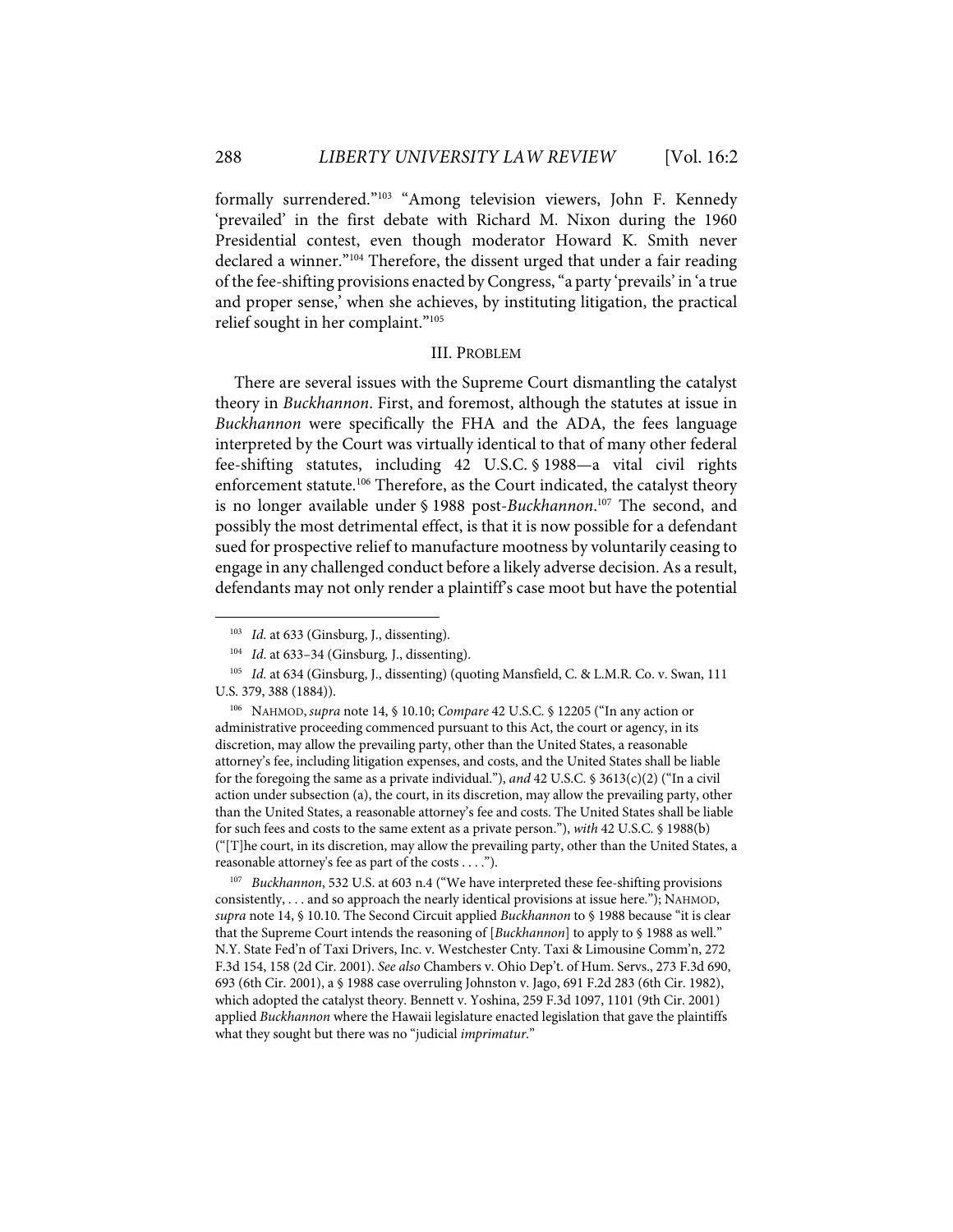to bring important public litigation to frustratingly anticlimactic conclusions. 108

To combat these issues posed by the Court's holding in *Buckhannon*, a plaintiff faced with a defendant who voluntarily ceases challenged conduct is left only with the possibility of raising the defense of the voluntary cessation exception to mootness. However, modern data indicates that the voluntary cessation doctrine is not applied in a consistent manner, which diminishes the doctrine's ability to deter manufactured mootness.<sup>109</sup> Moreover, modern data has established that, when the voluntary cessation doctrine is against government defendants, the doctrine is severely stripped of its utility because courts often defer a government defendant's claim of sincerity.110 Therefore, scholars have indicated that the Court's decision in *Buckhannon*, which leaves the voluntary cessation doctrine as a last defense, "encourages 'strategic capitulation,' makes settlement more difficult, and discourages attorneys from representing civil rights plaintiffs," which "herald[s] a shift away from private rights enforcement toward more government power both to resist rights claims and to control the meaning of civil rights."111

Finally, research has established that the prototypical case arising under a civil rights statute involves an indigent plaintiff with no damage claims from which an attorney could draw its fee.<sup>112</sup> While some civil rights plaintiffs may seek monetary damages that are significant to them, these damages are far less than the cost of litigating their claims.<sup>113</sup> Further, the doctrine of sovereign immunity has made recovering damages particularly difficult in civil rights claims against state actors and government defendants. 114 Therefore, the prospect of being awarded attorney's fees under the feeshifting provisions of civil rights statutes is thought to incentivize attorneys to bring civil rights cases on behalf of indigent plaintiffs. <sup>115</sup> However, without the catalyst theory, a civil rights plaintiff may receive the "precise relief" requested, yet fail to qualify as a prevailing party entitled to attorney's fees under 42 U.S.C. § 1988—a critical civil rights statute.<sup>116</sup> As a result, the

<sup>108</sup> NAHMOD, *supra* note 14, § 10.10.

<sup>109</sup> Davis & Reaves, *supra* note 21, at 335.

<sup>110</sup> *Id.* at 334; NAHMOD, *supra* note 14, § 10.10.

<sup>111</sup> *See* Albiston & Nielsen, *supra* note 20, at 1087.

<sup>112</sup> H.R. REP. NO. 94-1558, at 3 (1976).

<sup>113</sup> Hudson v. Michigan, 547 U.S. 586, 597 (2006) ("Since some civil-rights violations would yield damages too small to justify the expenses of litigation, Congress has authorized attorney's fees for civil-rights plaintiffs.").

<sup>114</sup> *See* Albiston & Nielsen, *supra* note 20, at 1102–03.

<sup>115</sup> *Id.* at 1090.

<sup>116</sup> N.Y. State Rifle & Pistol Ass'n v. City of New York, 140 S. Ct. 1525, 1526 (2020).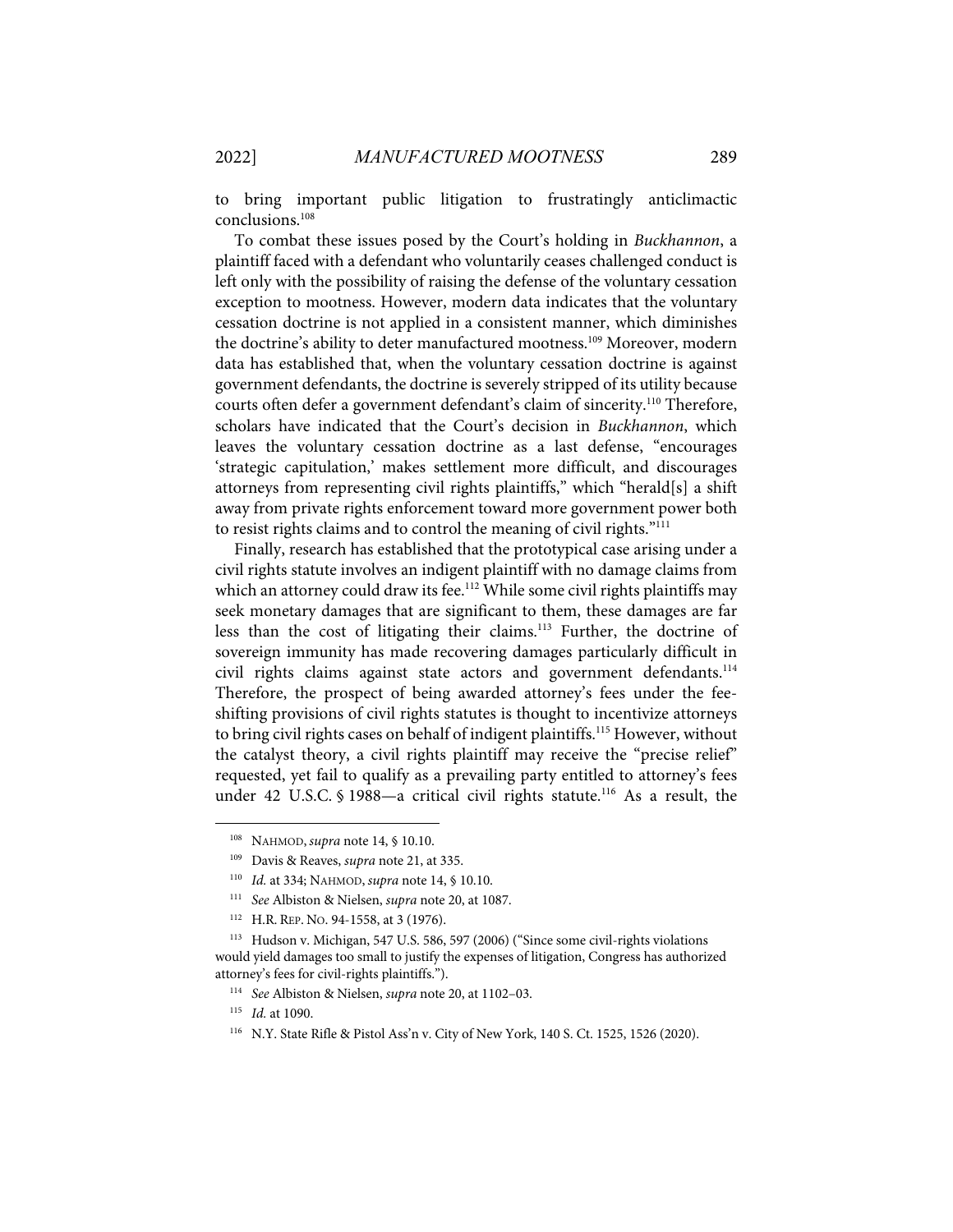Court's decision in *Buckhannon* has not only altered the ability for civil rights litigants to bring successful claims against a government defendant, but also has the potential to produce a chilling effect on civil rights litigation by placing a formidable barrier to an award of attorney's fees.<sup>117</sup>

# A. *Why The Post*-Buckhannon *Shift in Focus From the Catalyst Theory to the Voluntary Cessation Doctrine Has a Particularly Detrimental Effect in Civil Rights Litigation*

The Court's decision in *Buckhannon* has drawn considerable criticism.<sup>118</sup> However, with the exception of the OPEN Government Act of 2007,<sup>119</sup> which abrogated the Court's holding in *Buckhannon* with respect to Freedom of Information Act claims, <sup>120</sup> Congress has yet to formally and systematically address the Supreme Court's interpretation of the phrase prevailing party.<sup>121</sup> To be clear; however, not all statutory fee-shifting provisions were undercut by the Court's decision in *Buckhannon*. Rather, federal courts have held that the catalyst theory still applies to environmental statutes that authorize attorney's fees awards "whenever the court determines such award is appropriate."<sup>122</sup> Federal courts draw this conclusion because the statutory

<sup>117</sup> *See* Albiston & Nielsen, *supra* note 20, at 1124, 1127 (presenting empirical evidence that *Buckhannon* increased occurrences of "strategic capitulation").

<sup>118</sup> *Id.*; Landyn Wm. Rookard, *Don't Let the Facts Get in the Way of the Truth: Revisiting How* Buckhannon *and* Alyeska Pipeline *Messed up the American Rule*, 92 IND. L.J. 1247, 1248 (2017).

<sup>119</sup> OPEN Government Act of 2007, Pub. L. No. 110-175, § 4(a), 121 Stat. 2524 (2007).

<sup>120</sup> *Id.* (abrogating the *Buckhannon* proscription on the catalyst theory by reimplementing the theory in the narrow context of Freedom of Information Act claims); *see* First Amendment Coal. v. U.S. Dep't of Just., 869 F.3d 868, 875 (9th Cir. 2017); Brayton v. Off. of U.S. Trade Representative, 641 F.3d 521, 525 (D.C. Cir. 2011); Warren v. Colvin, 744 F.3d 841, 845 (2d Cir. 2014); Havemann v. Colvin, 537 F. App'x 142, 148–49 (4th Cir. 2013); Batton v. I.R.S., 718 F.3d 522, 526 n.2 (5th Cir. 2013); Cornucopia Inst. v. U.S. Dep't of Agric., 560 F.3d 673, 677 (7th Cir. 2009); Zarcon, Inc. v. N.L.R.B., 578 F.3d 892, 894 (8th Cir. 2009).

<sup>121</sup> *See infra* Section IV.B.

<sup>122</sup> *See, e.g.*, Ass'n of Cal. Water Agencies v. Evans, 386 F.3d 879, 885 (9th Cir. 2004) (allowing recovery of fees under the catalyst theory for an action brought under the Endangered Species Act of 1973); Loggerhead Turtle v. Cnty. Council of Volusia, 307 F.3d 1318, 1327 (11th Cir. 2002) (allowing recovery of fees under the catalyst theory for an action brought under the Endangered Species Act of 1973); Sierra Club v. EPA, 322 F.3d 718, 728 (D.C. Cir. 2003) (allowing recovery of fees under the catalyst theory in an action brought under the Clean Air Act). For a discussion of *Buckhannon* in the context of environmental litigation, *see* Marisa L. Ugalde, *The Future of Environmental Citizen Suits After* Buckhannon Board & Care Home, Inc. v. West Virginia Department of Health and Human Resources, 8 ENVTL. LAW. 589, 597 (2002).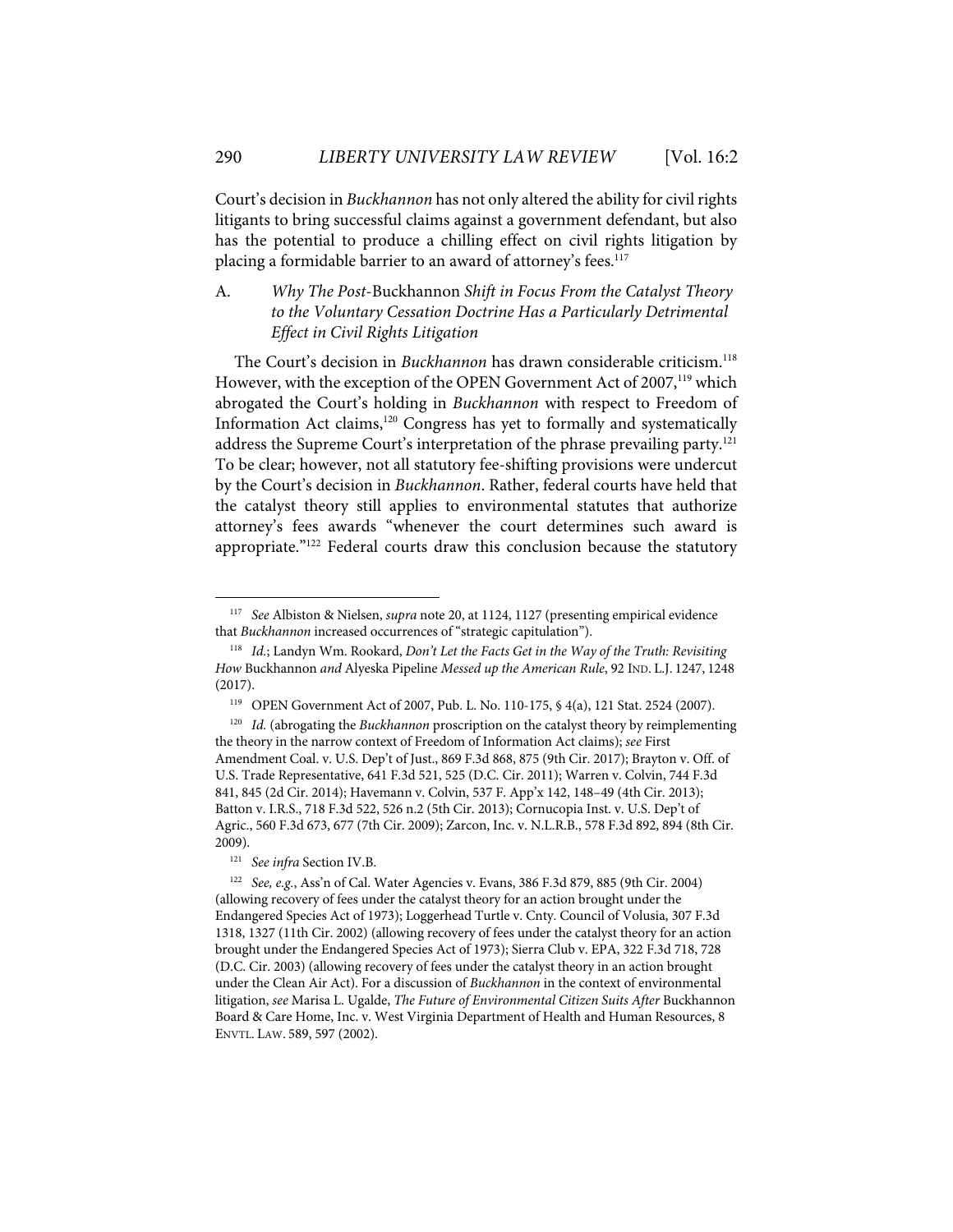language differs from the prevailing party provision interpreted in *Buckhannon*. 123

Despite the exception to the rule for various environmental statutes, the Court's decision in *Buckhannon* has unequivocally removed the catalyst theory as a potential avenue to an attorney's fees award under many crucial civil rights statutes like 42 U.S.C.  $\frac{6}{988}$ .<sup>124</sup> Without the catalyst theory, defendants faced with a strong claim of injunctive relief, backed by the bite of paying attorney's fees, are now able to moot a plaintiff's claim and avoid paying attorney's fees, by providing the requested relief before a ruling on the merits. <sup>125</sup> This litigation maneuver poses a severe risk to civil rights enforcement by imposing a substantial obstacle to obtaining attorney's fees. Indeed, without the prospect of attorney's fees, many civil rights claims lack the financial incentives sufficient to interest private attorneys.<sup>126</sup> For example, civil rights plaintiffs often seek nonmonetary relief, such as institutional reform or a change in policy. While some civil rights plaintiffs may seek monetary damages that are significant to them, these damages are far less than the cost of litigating their claims.<sup>127</sup> In addition, given the doctrine of sovereign immunity, damages are frequently unavailable in civil rights claims against state actors.<sup>128</sup> Thus, federal fee-shifting statutes provide the prospect of attorney's fees recovery, and therefore create an enforcement mechanism for the nation's civil rights laws by incentivizing attorneys to bring civil rights cases on behalf of indigent plaintiffs. However, without the catalyst theory, a civil rights plaintiff may receive the "precise relief" requested, yet fail to qualify as a prevailing party entitled to attorney's fees under 42 U.S.C. § 1988. <sup>129</sup> Therefore, the Court's decision in *Buckhannon* carries the potential to produce a chilling effect on civil rights litigation, by placing a formidable barrier to an award of attorney's fees. 130

As a result of *Buckhannon*, plaintiff-lawyers seeking attorney's fees must invoke certain exceptions to the mootness doctrine to avoid the negative

<sup>123</sup> *See* NAHMOD, *supra* note 14, § 10.10.

<sup>124</sup> *Id.*

<sup>125</sup> *See* Albiston & Nielsen, *supra* note 20, at 1124, 1127 (presenting empirical evidence that *Buckhannon* increased occurrences of "strategic capitulation").

<sup>126</sup> *Id.* at 1090.

<sup>127</sup> Hudson v. Michigan, 547 U.S. 586, 597 (2006) ("Since some civil-rights violations would yield damages too small to justify the expense of litigation, Congress has authorized attorney's fees for civil-rights plaintiffs.").

<sup>128</sup> *See* Albiston & Nielsen, *supra* note 20, at 1102.

<sup>129</sup> N.Y. State Rifle & Pistol Ass'n v. City of New York, 140 S. Ct. 1525, 1526 (2020).

<sup>130</sup> *See* Albiston & Nielsen, *supra* note 20, at 1124, 1127 (presenting empirical evidence that *Buckhannon* increased occurrences of "strategic capitulation").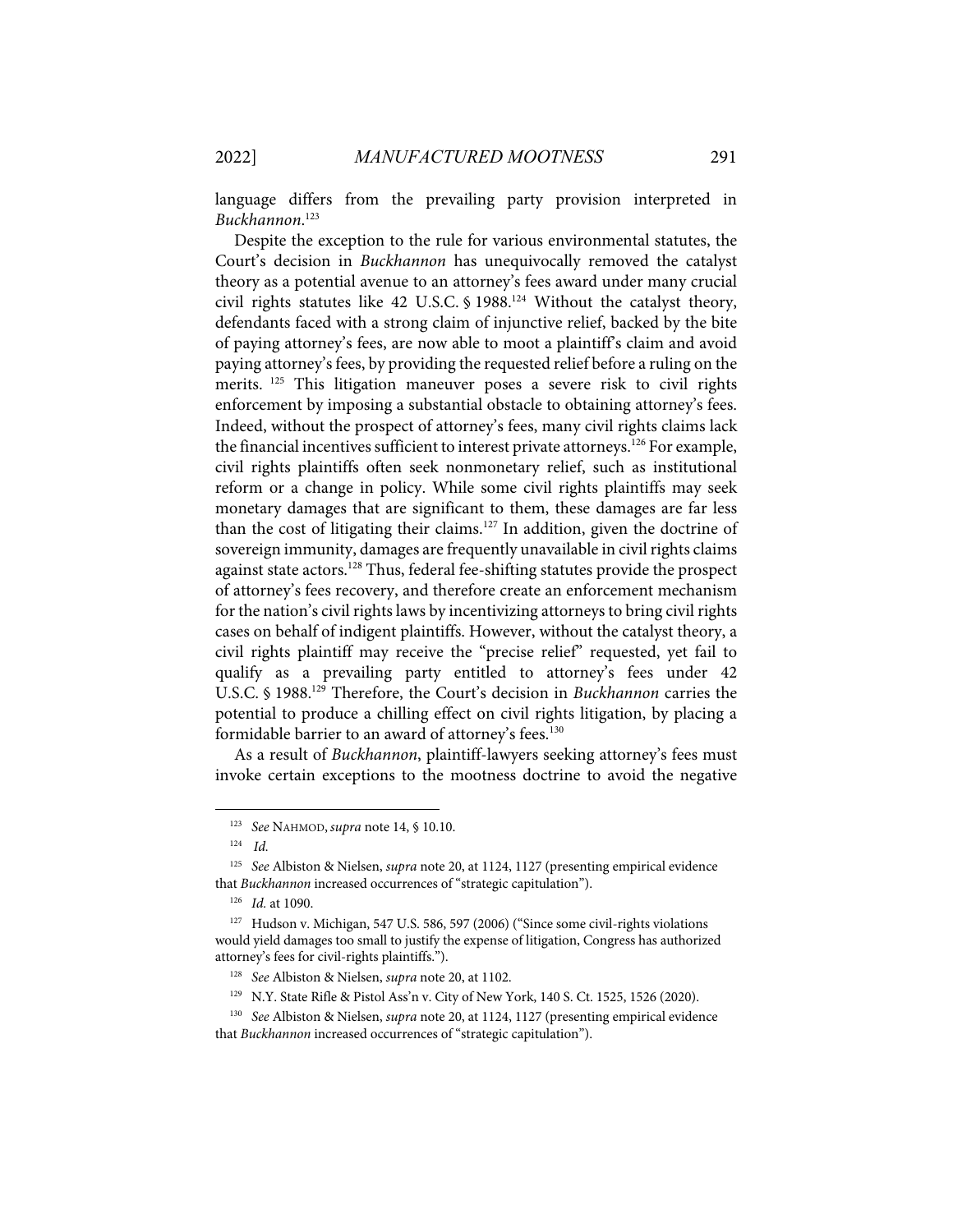effects of a defendant's strategic capitulation.<sup>131</sup> Consequently, the debate in this category of cases, which once centered over the catalyst theory of prevailing party status, now centers around the voluntary cessation doctrine and various exceptions to the jurisdictional bar of mootness. 132

# B. *The Voluntary Cessation Doctrine and Civil Rights Litigation: Government Defendants*

The *Buckhannon* majority claimed that empirical evidence had yet to show that strategic capitulation posed a serious risk of manufactured mootness in light of the voluntary cessation doctrine. <sup>133</sup> However, empirical evidence that has developed since the *Buckhannon* decision called the Court's empirical assumptions into question.134 In fact, modern data indicates that the voluntary cessation doctrine is not applied in a consistent manner, which has diminished the doctrine's ability to deter manufactured mootness. <sup>135</sup> In addition, modern data establishes that, when the voluntary cessation doctrine is against government defendants, the doctrine is severely stripped of its utility because courts often defer a government defendant's claim of sincerity.<sup>136</sup> As a result, modern data undercuts the majority's assumption in *Buckhannon* that strategic capitulation did not pose a serious risk of manufactured mootness in light of the voluntary cessation doctrine. 137

Even worse, the *Buckhannon* decision may have a more chilling effect on public interest and civil rights litigation because plaintiffs that seek injunctive relief against government defendants appear to be the most vulnerable to strategic capitulation. For example, government defendants often seek to avoid creating adverse precedent that will preclude desired policy ends. Thus, even if that means losing a few battles to still win the war, government defendants will frequently seek to avoid creating an adverse precedent. <sup>138</sup> One

<sup>131</sup> *See* Buckhannon Bd. & Care Home, Inc. v. W. Va Dep't of Health & Hum. Res., 532 U.S. 598, 607–08 (2001); Michael Ashton, Note, *Recovering Attorneys' Fees with the Voluntary Cessation Exception to Mootness Doctrine after* Buckhannon Board and Care Home, Inc. v. West Virginia Department of Health and Human Resources, 2002 WIS. L. REV.

<sup>965, 972</sup> (2002).

<sup>132</sup> Ashton, *supra* note 131, at 981.

<sup>133</sup> *Buckhannon*, 532 U.S. at 608.

<sup>134</sup> *See id.* at 608; Ashton, *supra* note 131, at 967–68.

<sup>135</sup> Davis & Reaves, *supra* note 21, at 333.

<sup>136</sup> *Id.*

<sup>137</sup> *Buckhannon*, 532 U.S. at 608.

<sup>138</sup> *See* Guzzi v. Thompson, 470 F. Supp. 2d 17, 19–20 (D. Mass. 2007) (discussing that a prisoner filed a civil-rights action challenging the denial of a kosher diet, however, Massachusetts succeeded in mooting the case by giving only the plaintiff kosher meals and avoided the prospect of a systemic change in policy).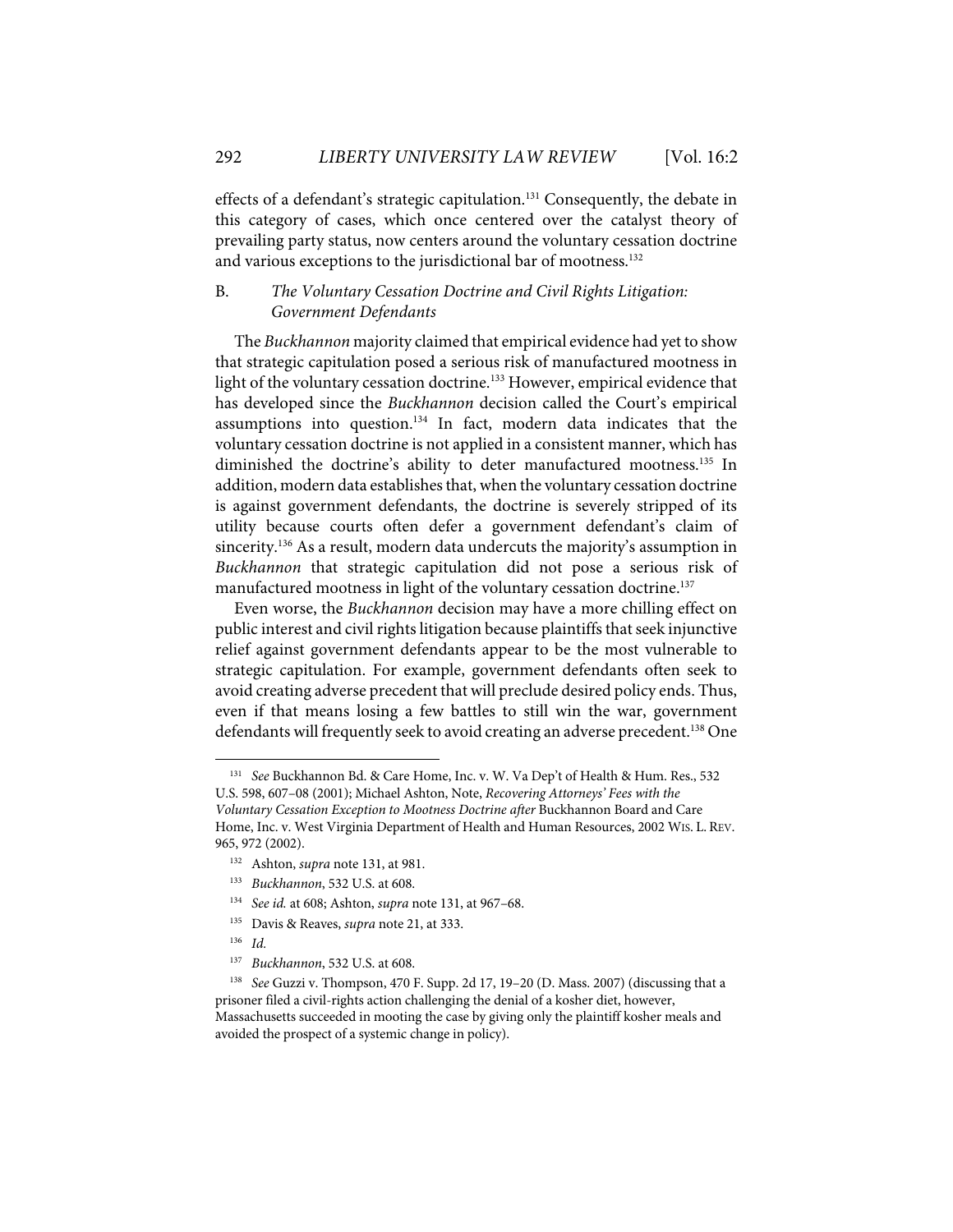tool in their arsenal is a mid-litigation change in the law specifically designed to moot a concerning case. Evidence shows that government defendants employ this tool with some frequency, especially after *Buckhannon*, because federal courts have consistently entitled government defendants to a presumption of good faith<sup>139</sup> and special solicitude when reviewing a government defendant's strategic capitulation under the voluntary cessation doctrine.<sup>140</sup>

For example, under the voluntary cessation doctrine, "a defendant's voluntary cessation of a challenged practice" ordinarily "'does not deprive a federal court of its power to determine the legality of the practice' unless it is 'absolutely clear that the allegedly wrongful behavior could not reasonably be expected to recur."<sup>141</sup> While the Supreme Court described this standard as a "heavy burden" placed onto the party asserting mootness,<sup>142</sup> when the defendant has been a government entity whose voluntary cessation consists of changing a challenged law or policy, some lower federal courts have required the plaintiff to show that it is "virtually certain" that the old law or policy "will be reenacted."143 As voluntary cessation precedent shows, civil rights litigants who bring suit against government defendants are forced to undertake an unpredictable debate of mootness, which costs plaintiffs a substantial amount of attorney's fees, therefore acting as an ever-larger financial disincentive to litigating important but expensive civil rights claims. As a result, when the voluntary cessation doctrine is applied against government defendants, the doctrine is severely stripped of its utility, and a recent example of this is *New York State Rifle & Pistol Association v. City of New York*.

<sup>139</sup> Sossamon v. Lone Star State of Tex., 560 F.3d 316, 325 (5th Cir. 2009); Amawi v. Paxton, 956 F.3d 816, 821 (5th Cir. 2020); Speech First, Inc. v. Killeen, 968 F.3d 628, 646 (7th Cir. 2020); Texas v. Azar, 476 F. Supp. 3d 570, 575 (S.D. Tex. 2020).

<sup>140</sup> Albiston & Nielsen, *supra* note 20, at 1112 n.140 (collecting cases); *see, e.g.*, Steven B. Dow, *Navigating Through the Problem of Mootness in Corrections Litigation*, 43 CAP. U. L. REV. 651, 675 & n.238–46 (2015) (collecting cases); Ashton, *supra* note 131, at 969 ("[T]he voluntary cessation exception most likely will not be applied to government defendants . . . ."). Davis & Reaves, *supra* note 21, at 333.

<sup>141</sup> *Buckhannon*, 532 U.S. at 609 (quoting Friends of the Earth, Inc. v. Laidlaw Envtl. Servs. (TOC), Inc., 528 U.S. 167, 189 (2000)); *see also* City of Mesquite v. Aladdin's Castle, Inc., 455 U.S. 283, 289 (1982).

<sup>142</sup> Parents Involved in Cmty. Sch. v. Seattle Sch. Dist. No. 1, 551 U.S. 701, 719 (2007).

<sup>143</sup> Teague v. Cooper, 720 F.3d 973, 977 (8th Cir. 2013) (quoting Native Vill. of Noatak v. Blatchford, 38 F.3d 1505, 1510 (9th Cir. 1994)).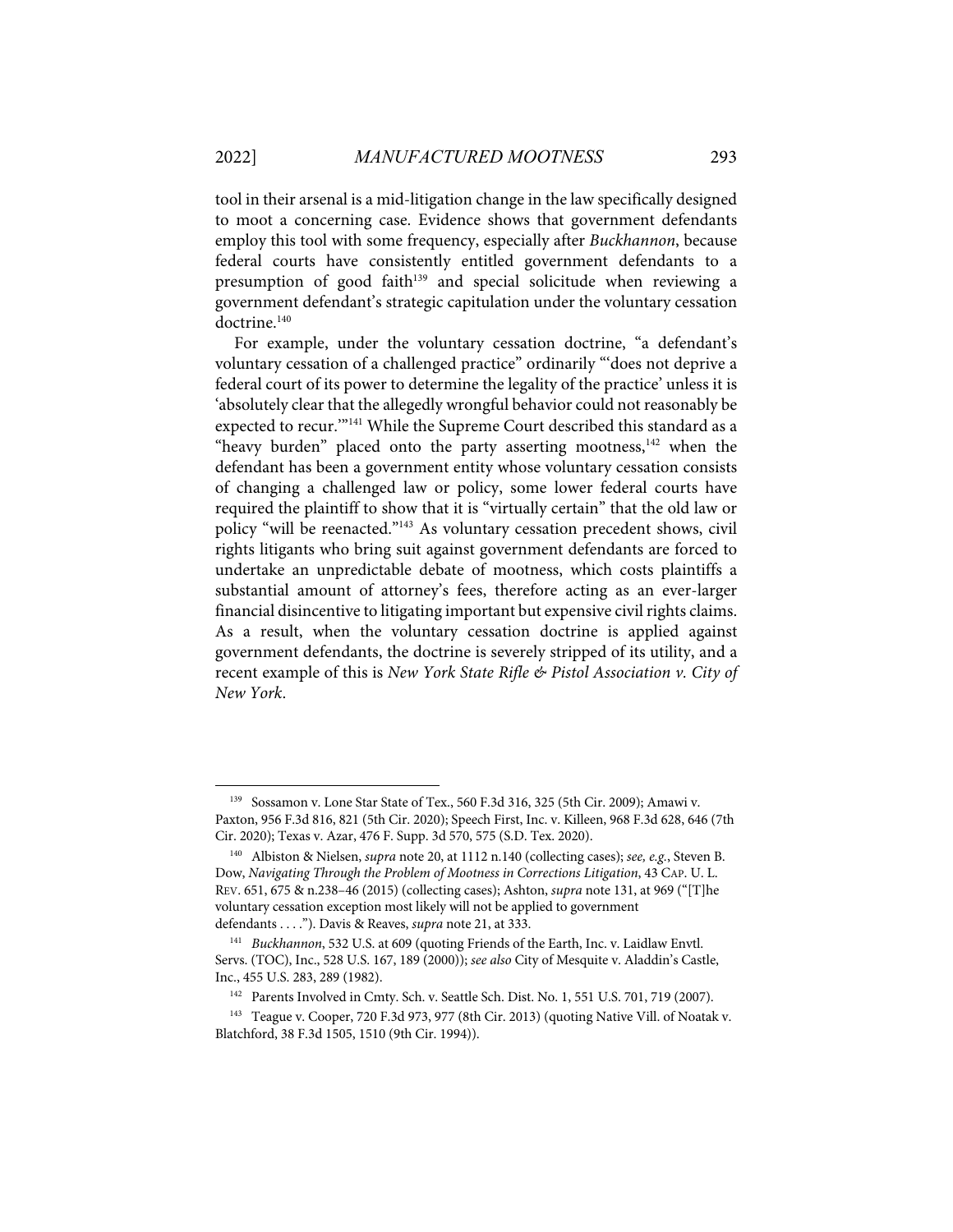#### C. New York State Rifle & Pistol Association v. City of New York

Following Heller,<sup>144</sup> the Court had not addressed a major gun rights case for almost ten years; however, the Court was prepared to address a restrictive gun regulation in *New York State Rifle & Pistol Association v. City of New York*<sup>145</sup> (*NYSR&PA*). Before reaching the Supreme Court, lower courts examined the former version of the gun regulation at the center of *NYSR&PA*. <sup>146</sup> The former version heavily restricted licensed gun owners from transporting their licensed handguns throughout the City of New York (City) for the purpose of taking them to shooting ranges or shooting competitions outside of the City's limits.<sup>147</sup> In addition, the former version did not include any provision allowing licensed holders to transport licensed handguns to a second home outside of the City's limits.<sup>148</sup> Due to these restrictions, three individuals, along with the New York State Rifle & Pistol Association (Petitioners), brought suit against the City and the New York Police Department License Division (NYPD).<sup>149</sup> The Petitioners collectively sought an injunction against the enforcement of the statute, along with a request for attorney's fees pursuant to 42 U.S.C. § 1988.150 However, the City vigorously defended the constitutionality of this ordinance through five years of litigation, winning in both the Southern District of New York<sup>151</sup> and the Second Circuit<sup>152</sup> on all substantive grounds.

When the Supreme Court granted certiorari to review *New York State Rifle & Pistol Ass'n*, <sup>153</sup> the Court set out to determine specifically "[w]hether the City's ban on transporting a licensed, locked, and unloaded handgun to a home or shooting range outside city limits [wa]s consistent with the Second

<sup>144</sup> District of Columbia v. Heller, 554 U.S. 570 (2008).

<sup>&</sup>lt;sup>145</sup> N.Y. State Rifle & Pistol Ass'n v. City of New York, 140 S. Ct. 1525 (2020).

<sup>146</sup> *See* N.Y. State Rifle & Pistol Ass'n v. City of New York, 86 F. Supp. 3d 249, 268 (S.D.N.Y. 2015); N.Y. State Rifle & Pistol Ass'n v. City of New York, 883 F.3d 45, 68 (2d Cir. 2018).

<sup>147</sup> Brief of Respondents at 22–23, N.Y. State Rifle & Pistol Ass'n v. City of New York, 140 S. Ct. 1525 (2020) (No. 18-280).

<sup>148</sup> *Id.*

<sup>149</sup> *See generally* Amended Complaint at 1, N.Y. State Rifle & Pistol Ass'n v. City of New York, 86 F. Supp. 3d 249 (S.D.N.Y. 2013) (No. 13 Civ. 2115).

<sup>150</sup> *See generally id.* at 19*.* 

<sup>151</sup> *See* N.Y. State Rifle & Pistol Ass'n v. City of New York, 86 F. Supp. 3d 249, 268 (S.D.N.Y. 2015).

<sup>152</sup> *See* N.Y. State Rifle & Pistol Ass'n v. City of New York, 883 F.3d 45, 68 (2d Cir. 2018).

<sup>153</sup> *See* N.Y. State Rifle & Pistol Ass'n v. City of New York, 883 F.3d 45 (2d Cir. 2018), *cert. granted*, 139 S. Ct. 939 (2019).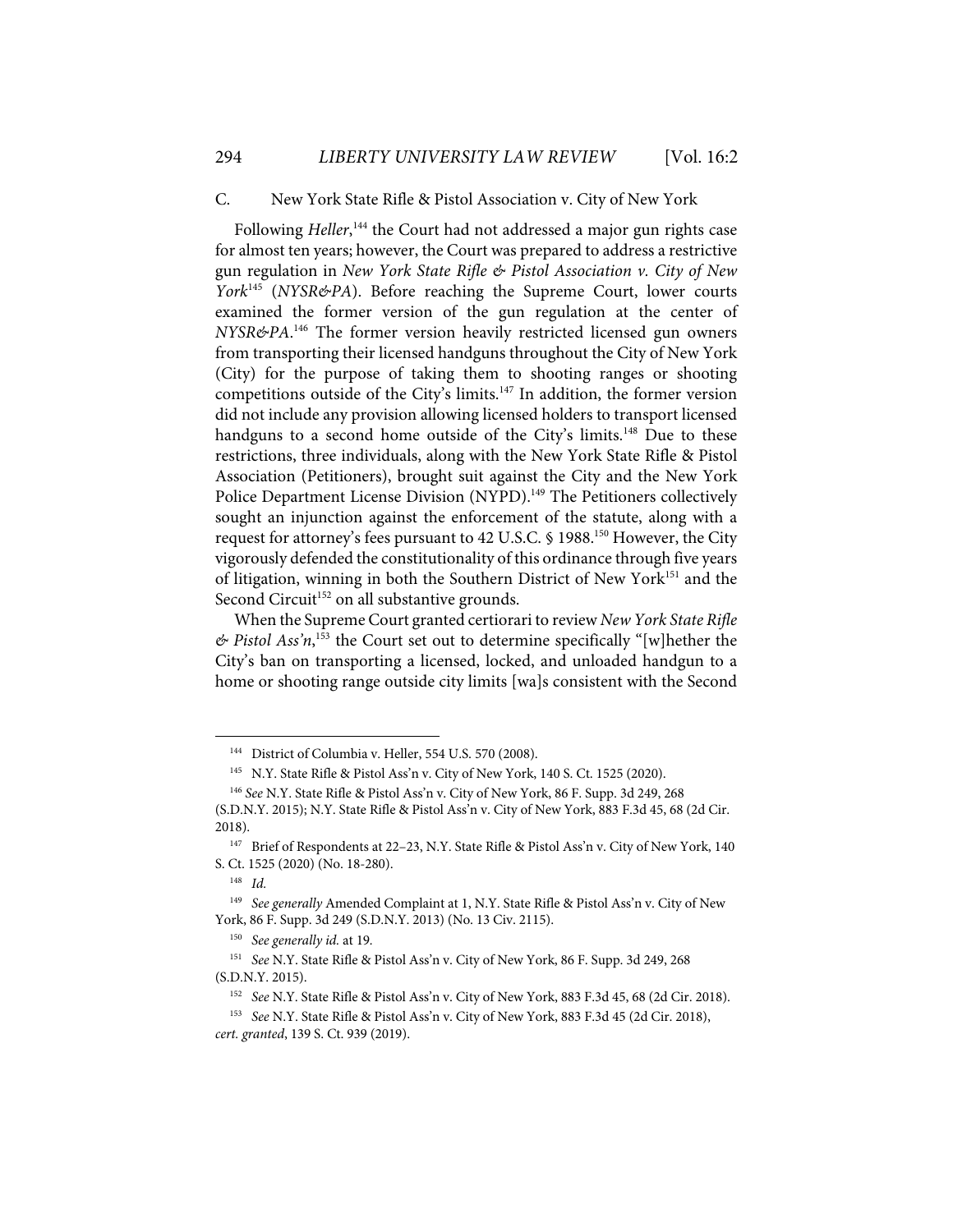Amendment, the Commerce Clause, and the constitutional right to travel."<sup>154</sup> However, after granting certiorari, the Court shifted its focus onto the jurisdictional bar of mootness stemming from two post certiorari changes in the law. <sup>155</sup> In fact, a controversial amicus brief asserted that if the Court did not dismiss the case as moot, that decision would justify congressional efforts to restructure the Court.156 Consequently, the central issue in *NYSR&PA* was no longer whether New York City's ban on transporting a licensed, locked, and unloaded handgun to a home or shooting range outside city limits was consistent with the Second Amendment. Instead, the Court was forced to consider whether the first major Second Amendment case to reach the Supreme Court in over a decade was justiciable.<sup>157</sup>

Scholars have indicated that the City's efforts to moot the case were not the product of a change of heart, but rather of a carefully calculated effort to frustrate the Court's review.158 The City never admitted that it changed its regulation because of any newfound recognition that the old rule was wrong or unlawful rather, the City continued to defend the old ordinance on the merits.159 Nonetheless, the City urged the Court to find the case moot due to its post-certiorari changes in law and the supposed presumption that a government defendants' mid-litigation changes to the law were undertaken in good faith and intended to be permanent.<sup>160</sup> The City further argued that

156 *See* Brief of Senators Sheldon Whitehouse et al. as Amici Curiae in Support of Respondents at 17, 23, N.Y. State Rifle & Pistol Ass'n v. City of New York, 140 S. Ct. 1525 (2020) (No. 18-280) (asserting that if the Court did not dismiss the case as moot, it would reveal itself as merely a tool of "the big funders, corporate influencers, and political base of the Republican Party" and justify congressional efforts to "restructure" the Court).

<sup>157</sup> The last major Second Amendment case to reach the Supreme Court, prior to NYSR&PA, was decided by the Court in 2010. *See* McDonald v. Chicago, 561 U. S. 742 (2010). The Court's per curium opinion in NYSR&PA, the first major Second Amendment case to reach the Court after *McDonald*, focused solely on whether the petitioners' claim was moot. *See* N.Y. State Rifle & Pistol Ass'n v. City of New York, 140 S. Ct. 1525, 1526 (2020).

<sup>&</sup>lt;sup>154</sup> Petition for Writ of Certiorari at 6, N.Y. State Rifle & Pistol Ass'n v. City of New York, 140 S. Ct. 1525 (2020) (No. 18-280).

<sup>155</sup> N.Y. State Rifle & Pistol Ass'n v. City of New York, 140 S. Ct. 1525, 1526 (2020) ("After we granted certiorari, the State of New York amended its firearm licensing statute, and the City amended the rule so that petitioners may now transport firearms to a second home or shooting range outside of the city."). *See generally* N.Y. PENAL LAW § 400.00(6) (Consol. 2022); N.Y. COMP. CODES R. & REGS. tit. 38, § 5-23(a)(3) (2022).

<sup>158</sup> Davis & Reaves, *supra* note 21, at 327–28 n.16.

<sup>159</sup> *See* Brief of Respondents, *supra* note 147, at 7 (defending what the City now calls the "former rule" on all substantive grounds).

<sup>160</sup> Response to Suggestion of Mootness at 17-20, N.Y. State Rifle & Pistol Ass'n v. City of New York, 140 S. Ct. 1525 (2020) (No. 18-280). *See also* Brief of Senators Sheldon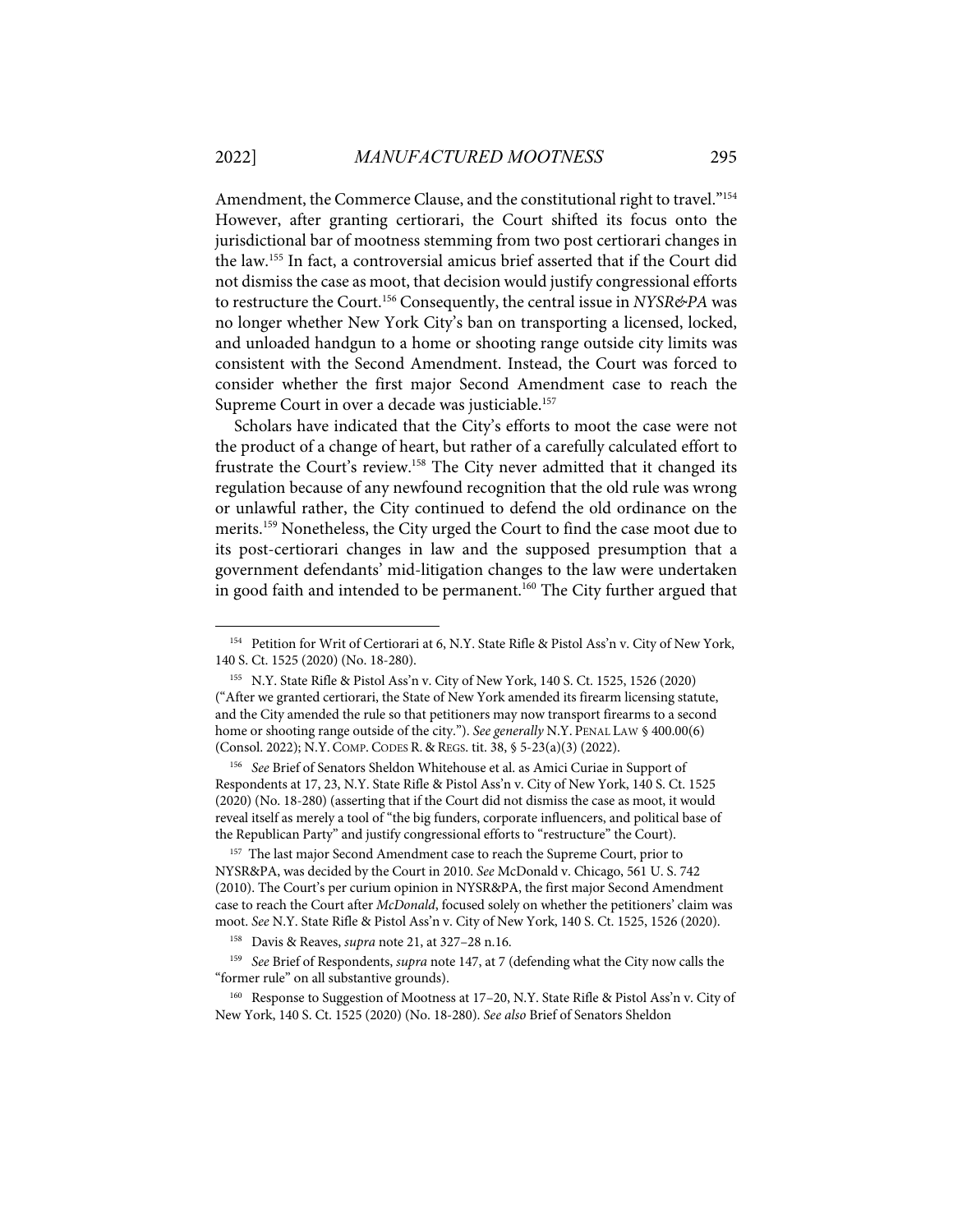the "Court has long treated a governmental defendant's change in law as falling *beyond the reach of the voluntary cessation doctrine*."161 And that "'[a]ll the circuits to address the issue' also have agreed that a change in law 'moots a plaintiff's injunction request' because governmental entities are presumed to make such changes without any intent to revert to prior law."162 In response, scholars pointed the Court to the voluntary cessation doctrine as an exception to mootness,<sup>163</sup> and urged the Court to reaffirm the doctrine's important procedural protection; however, the Court's opinion wholly dodged the doctrine's application.<sup>164</sup>

### IV. SOLUTION

The solution to the inability of the voluntary cessation doctrine deterring a government defendant's strategic capitulation, is reimplementing the catalyst theory. Without the catalyst theory, there is little to no financial risk of paying attorney's fees—a penalty that deters litigants from engaging in strategic capitulation. As a result, potentially important public litigation may come to frustratingly anticlimactic conclusions as evinced in *NYSR&PA*. Alternatively, under the catalyst theory a defendant is deterred from strategic capitulation by the prospect of paying attorney's fees despite engaging in a voluntary and potentially unnecessary change in conduct. Scholars have called the Supreme Court to reimplement the catalyst theory by overruling, or reexamining *Buckhannon*. <sup>165</sup> However, the "special force" attached to statutory stare decisis combined with widespread reliance on *Buckhannon*  makes reversal highly unlikely. <sup>166</sup> Congressional response to *Buckhannon*,

165 *Id.*

Whitehouse et al., *supra* note 156, at 17, 23 (asserting that if the Court did not dismiss the case as moot, it would reveal itself as merely a tool of "the big funders, corporate influencers, and political base of the Republican Party" and justify congressional efforts to "restructure" the Court).

<sup>&</sup>lt;sup>161</sup> Suggestion of Mootness at 24, N.Y. State Rifle & Pistol Ass'n v. City of New York, 140 S. Ct. 1525 (2020) (No. 18-280) (emphasis added).

<sup>162</sup> *Id.*

<sup>163</sup> *See* City of Mesquite v. Aladdin's Castle, Inc., 455 U.S. 283, 289 & n.10 (1982); Ne. Fla. Chapter of Associated Gen. Contractors of Am. v. City of Jacksonville, 508 U.S. 656, 661–62 (1993).

<sup>164</sup> Davis & Reaves, *supra* note 21, at 325.

<sup>&</sup>lt;sup>166</sup> In a case involving a suit by a prisoner and his fiancé alleging a violation of their constitutional right to marry, the Sixth Circuit applied *Buckhannon* retroactively to the case before it and held that the plaintiffs were not entitled to attorney's fees. Toms v. Taft, 338 F.3d 519, 528–30 (6th Cir. 2003). They obtained only a voluntary change in defendants' conduct but not a judgment on the merits or a court-ordered consent decree. *See id.* In another case, the plaintiff sued a state highway patrolman, among others, alleging violations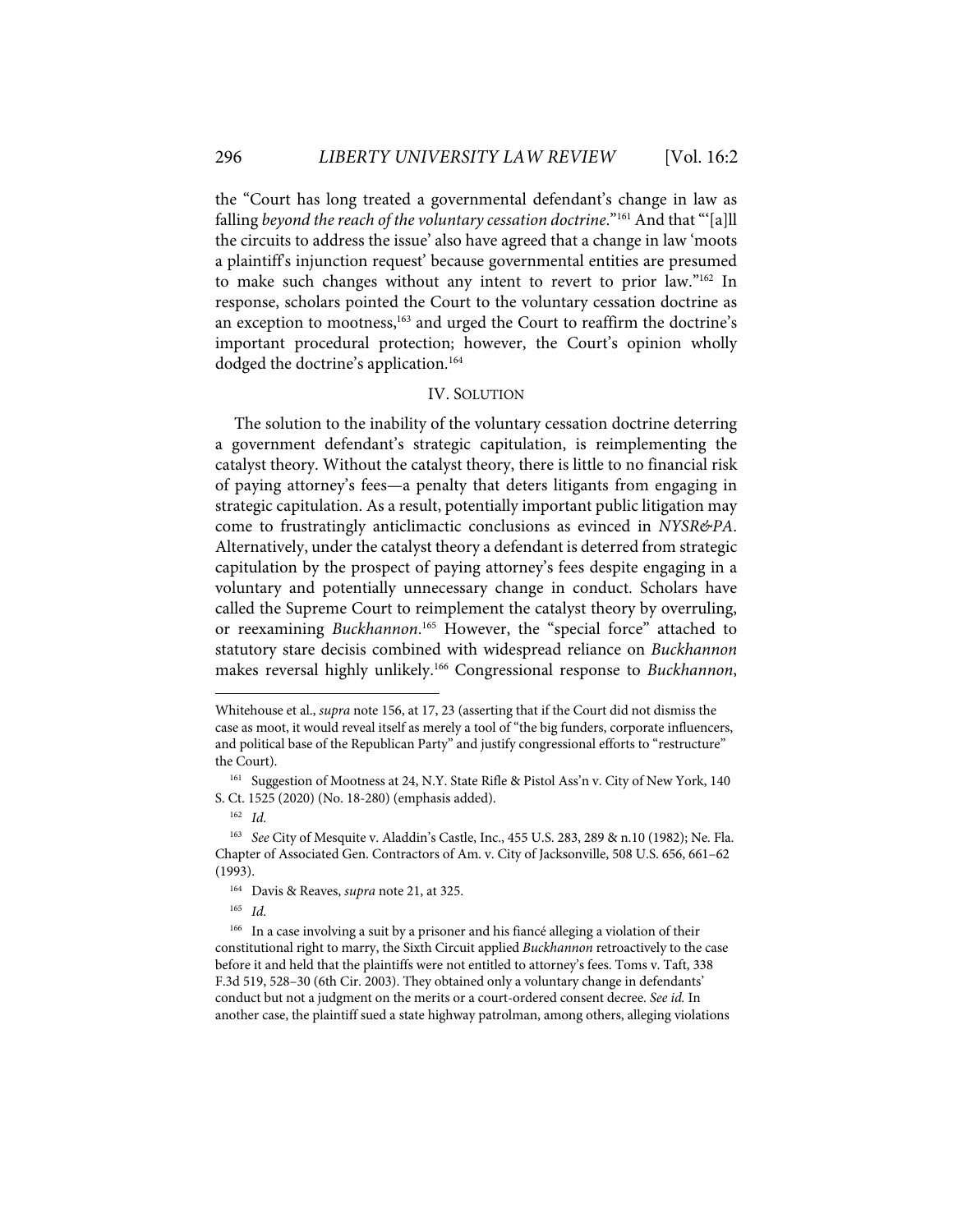however, is a hopeful alternative that would potentially reimplement the catalyst theory. Instead of forcing prospective civil rights plaintiffs to fight a taxing and unpredictable battle of mootness, without the deterrent of the catalyst theory, a new statute defining prevailing party would deter strategic capitulation, circumvent the unpredictable mootness debate, and altogether promote civil rights enforcement.

## A. *The "Special Force" of Statutory Stare Decisis*

Due to the "special force" attached to statutory stare decisis, a solution to the overall issue of strategic capitulation, post-*Buckhannon*, will more than likely need to derive from congressional action rather than judicial reinterpretation. While the Court is relatively willing to overrule constitutional precedent, because in that context the Court considers "correction through legislative action [as] practically impossible,"167 several Justices on the Court have given cases "interpreting statutes special protection from overruling."168 Rather, in the context of statutory precedent, the Supreme Court insists that a party advocating the abandonment of a statutory interpretation bears a greater burden.<sup>169</sup> The Court claims that stare decisis has "special force" in statutory precedent,<sup>170</sup> which it gains "from the principle of legislative supremacy—the belief that Congress, rather than the Supreme Court, bears primary responsibility for shaping policy through statutory law."171

The Supreme Court's cases and the literature discussing the "special force" of statutory stare decisis offer two explanations for the Supreme Court's statutory stare decisis practice. One explanation for the Court's special force behind statutory stare decisis is that the doctrine reflects deference to Congress's wishes. <sup>172</sup> This deference typically occurs through an

of her constitutional rights in connection with an investigation of alleged child neglect by the plaintiff. Coates v. Powell, 639 F.3d 471, 474–75 (8th Cir. 2011). The plaintiff entered into a private settlement with the patrolman and then sought attorney's fees, which the district court denied on the ground that she was not a prevailing party under *Buckhannon*. *Id.* Affirming, the Eighth Circuit observed that the district court had taken no action that judicially sanctioned or materially altered the relationship of the parties. *See id.* at 474–75.

<sup>167</sup> Burnet v. Coronado Oil & Gas Co., 285 U.S. 393, 407 (1932) (Brandeis, J., dissenting).

<sup>&</sup>lt;sup>168</sup> Amy Coney Barrett, *Statutory Stare Decisis in the Courts of Appeals*, 73 GEO. WASH. L. REV. 317 (2005).

<sup>169</sup> Patterson v. McLean Credit Union, 491 U.S. 164, 172 (1989) ("[T]he burden borne by the party advocating abandonment of an established precedent is greater where the Court is asked to overrule a point of statutory construction.").

<sup>170</sup> *Id.*

<sup>171</sup> Barrett, *supra* note 168, at 317.

<sup>172</sup> *Id*.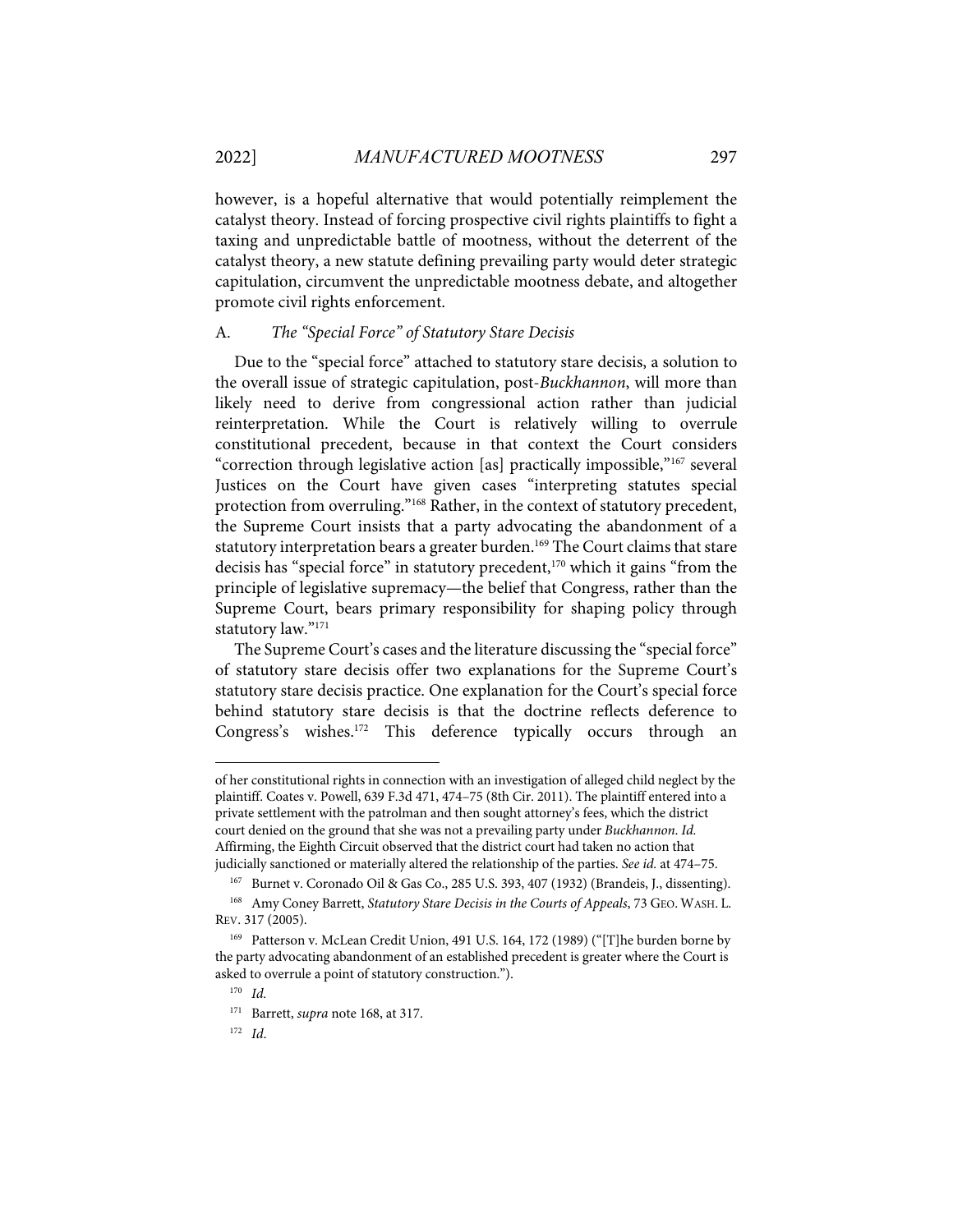interpretation of congressional silence following the Supreme Court's interpretation of a statute as acquiesence or approval of the Court's interpretation.173 The argument is, "[i]f Congress had disagreed with the Supreme Court's interpretation ... Congress would have amended the statute to reflect its disagreement. By failing to amend the statute, Congress signals its acquiescence in the Supreme Court's approach."<sup>174</sup> A second explanation for the heightened stare decisis in statutory cases is a means of honoring legislative supremacy, or the separation of powers.<sup>175</sup> The argument is, "in our Constitution's separation of powers, policymaking is an aspect of legislative, rather than judicial, power. Because statutory interpretation inevitably involves policymaking, it risks infringing upon legislative power, and consequently, the Supreme Court should approach the task with caution."176 While the Court cannot avoid interpreting a statute the first time a statutory ambiguity is presented to the Court, "the Supreme Court's refusal to revisit a statutory interpretation is a means of shifting policymaking responsibility back to Congress, where it belongs."177

Here, both explanations for a heightened stare decisis apply to the Court's precedent in *Buckhannon*, and therefore effectively requires congressional action rather than judicial reinterpretation. In fact, outside of the OPEN Government Act of  $2007$ ,<sup>178</sup> the Court's 2001 interpretation of the phrase "prevailing party" in the Fair Housing  $Act^{179}$  and the Americans with

<sup>173</sup> *See, e.g.*, Faragher v. City of Boca Raton, 524 U.S. 775, 792 (1998); Burlington Indus. v. Ellerth, 524 U.S. 742, 763–64 (1998); Ankenbrandt v. Richards, 504 U.S. 689, 700–01 (1992); Hilton v. S.C. Pub. Rys. Comm'n, 502 U.S. 197, 202 (1991); United States v. Johnson, 481 U.S. 681, 686–87 n.6 (1987); Johnson v. Transp. Agency, 480 U.S. 616, 629 n.7 (1987); Square D Co. v. Niagara Frontier Tariff Bureau, Inc., 476 U.S. 409, 421–24 (1986); S. Motor Carriers Rate Conf., Inc. v. United States, 471 U.S. 48, 55 n.18 (1985); Flood v. Kuhn, 407 U.S. 258, 281–84 (1972); Apex Hosiery Co. v. Leader, 310 U.S. 469, 488–89 n. 7 (1940). *See generally* John Grabow, *Congressional Silence and the Search for Legislative Intent: A Venture into "Speculative Unrealities,"* 64 B.U. L. REV. 737, 741–54 (1985); Laurence H. Tribe, *Toward a Syntax of the Unsaid: Construing the Sounds of Congressional and Constitutional Silence*, 57 IND. L.J. 515 (1982).

<sup>174</sup> Barrett, *supra* note 168, at 317.

<sup>175</sup> *See* Neal v. United States, 516 U.S. 284, 295–96 (1996); Boys Mkts., Inc. v. Retail Clerks Union, 398 U.S. 235, 255–61 (1970) (Black, J., dissenting); Francis v. S. Pac. Co., 333 U.S. 445, 450 (1948); Douglass v. Cnty. of Pike, 101 U.S. 677, 687 (1880).

<sup>176</sup> Barrett, *supra* note 168, at 317.

<sup>177</sup> *Id.*

<sup>178</sup> OPEN Government Act of 2007, Pub. L. No. 110-175, § 4(a), 121 Stat. 2524 (2007).

 $179$  42 U.S.C. § 3613(c)(2) ("[T]he court, in its discretion, may allow the prevailing

party . . . a reasonable attorney's fee . . . .").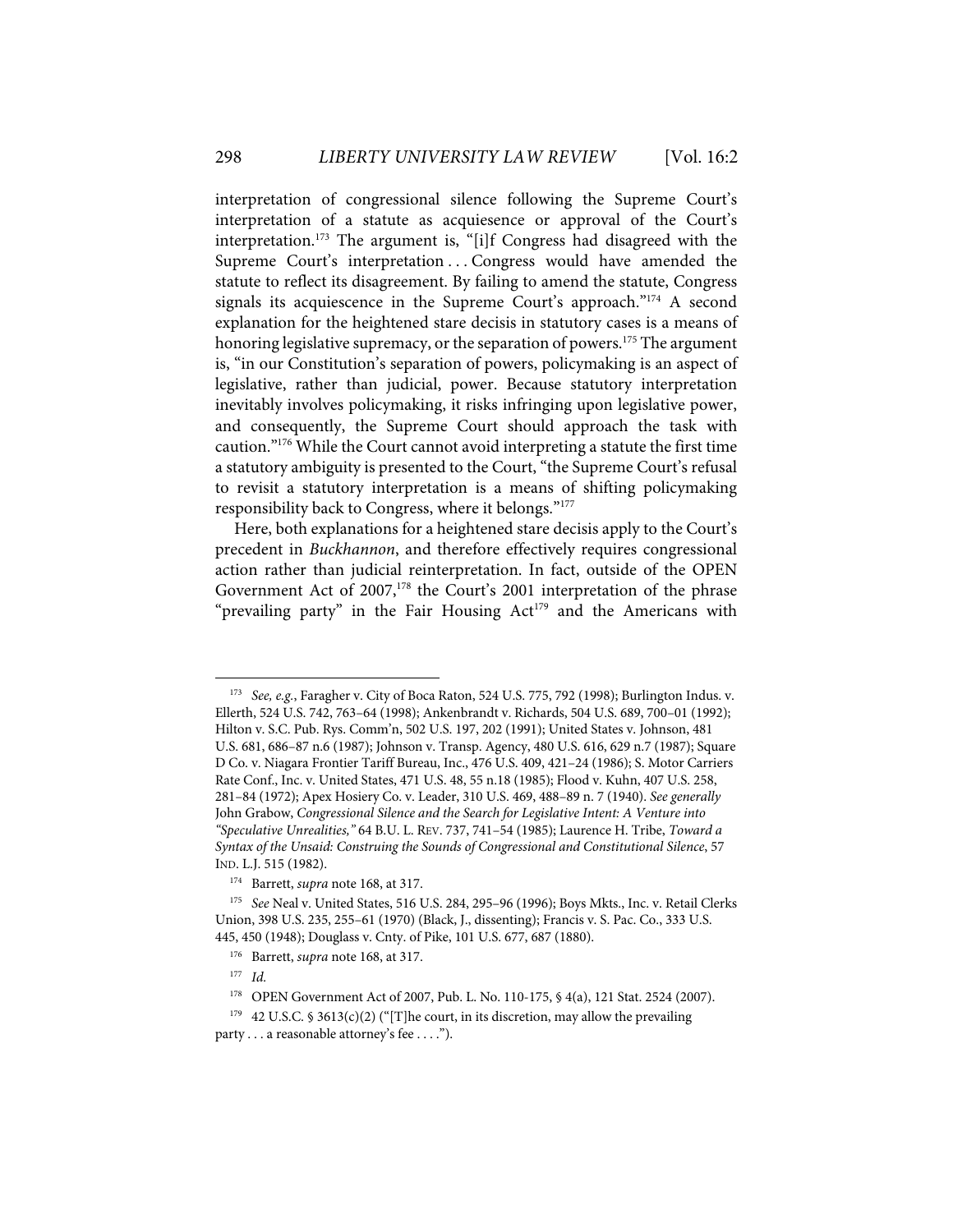Disabilities Act<sup>180</sup> has not been addressed directly by Congress. This long period of congressional silence confirms the "special force" of statutory stare decisis surrounding the Court's decision in *Buckhannon*. Moreover, an argument for honoring legislative supremacy would direct the Court to avoid revisiting and reinterpreting the phrase "prevailing party" as a means of shifting the policymaking responsibility back to Congress, "where it belongs."181 As a result, statutory stare decisis effectively requires congressional action rather than judicial reinterpretation.

#### B. *Congress Reestablishing the Catalyst Theory*

Congressional response to reimplement the pre-*Buckhannon* catalyst theory is a relatively easy task. In *First Amendment Coalition v. United States DOJ*, <sup>182</sup> the Ninth Circuit joined several other Circuit Courts of Appeals in determining that the OPEN Government Act of 2007<sup>183</sup> reinstated the pre-*Buckhannon* catalyst theory of recovery with regards to Freedom of Information Act (FOIA) claims.<sup>184</sup> Prior to the 2007 amendment, the FOIA, specifically Section 552(a)(4)(E) of Title 5 of the United States Code, stated that "the court may assess against the United States reasonable attorney fees and other litigation costs reasonably incurred in any case under this section in which the complainant has substantially prevailed."185 The 2007 amendment added the following: "(ii) For purposes of this subparagraph, a complainant has substantially prevailed if the complainant has obtained relief through either[:]" (1) "a judicial order, or an enforceable written agreement or consent decree; or" (2) "a voluntary or unilateral change in position by the agency, if the complainant's claim is not insubstantial."186

While many lower federal courts have interpreted the 2007 Amendment to the FOIA as reimplementing the pre-*Buckhannon* catalyst theory, the Amendment still only reaches as far as FOIA claims. Outside of the OPEN

<sup>180 42</sup> U.S.C. § 12205 ("[T]he court or agency, in its discretion, may allow the prevailing party . . . a reasonable attorney's fee, including litigation expenses . . . .").

<sup>181</sup> Barrett, *supra* note 168, at 317.

<sup>182</sup> *See* First Amendment Coal. v. U.S. Dep't of Just., 869 F.3d 868 (9th Cir. 2017).

<sup>183</sup> OPEN Government Act of 2007, Pub. L. No. 110-175, § 4(a), 121 Stat. 2524 (2007).

<sup>184</sup> The Ninth Circuit joined the Second, Fourth, Fifth, Seventh, Eighth, and the D.C. Circuits. *See* Brayton v. Off. of U.S. Trade Representative, 641 F.3d 521 (D.C. Cir. 2011); Warren v. Colvin, 744 F.3d 841 (2d Cir. 2014); Havemann v. Colvin, 537 F. App'x 142 (4th Cir. 2013); Batton v. I.R.S., 718 F.3d 522 (5th Cir. 2013); Cornucopia Inst. v. U.S. Dep't of Agric., 560 F.3d 673 (7th Cir. 2009); Zarcon, Inc. v. N.L.R.B., 578 F.3d 892 (8th Cir. 2009).

<sup>185 5</sup> U.S.C. § 552(a)(4)(E).

<sup>186</sup> *Id.*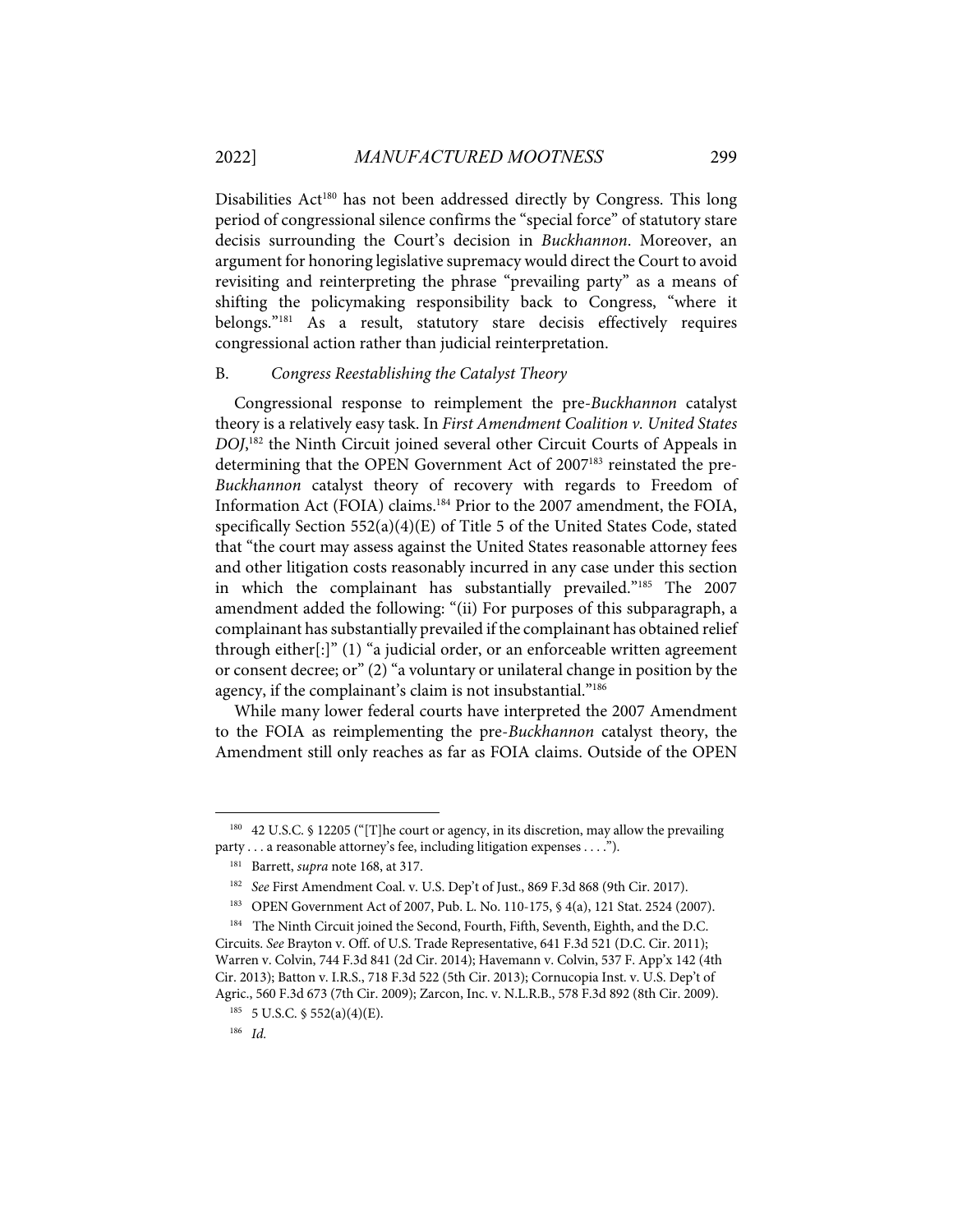Government Act of  $2007$ ,<sup>187</sup> Congress has not systematically and formally addressed the Court's overall interpretation of a prevailing party in *Buckhannon*, which has not been cabined in to the statutory provisions at issue in *Buckhannon*.<sup>188</sup> To be clear, however, not all statutory fee-shifting provisions have been undercut by the Court's proscription in *Buckhannon*. Rather, federal courts have held that the catalyst theory still applies to environmental statutes that authorize attorney's fees awards "whenever the court determines such award is appropriate."<sup>189</sup> Federal courts have drawn this conclusion because the statutory language differs from the prevailing party provision interpreted in *Buckhannon*. 190

The common factor between each maneuver around the Court's proscription in *Buckhannon* is a distinction in statutory language, or an amendment to an existing fee-shifting provision by Congress. Considering the special force of statutory stare decisis, and the principle of legislative supremacy—the belief that Congress, rather than the Supreme Court, bears primary responsibility for shaping policy through statutory law—it is not surprising that the Court has refrained from reshaping the interpretation of federal fee-shifting statutes laid out in *Buckhannon*, but have accepted a reinterpretation prompted by a congressional amendment. This Note therefore proposes congressional action to reach a preferred judicial reinterpretation of the term prevailing party as used in federal fee-shifting statutes.

<sup>187</sup> *See* OPEN Government Act of 2007, Pub. L. No. 110-175, § 4(a), 121 Stat. 2524 (2007).

<sup>188</sup> Scholars have noted that the Court's decision in *Buckhannon* applies to nearly every federal fee-shifting statute. Richard L. Gibson, *Redefining the Civil Rights Attorney's Fees Award Act:* Buckhannon Board and Care Homes *and the End of the Catalyst Theory*, 52 CATH. U. L. REV. 207 (2003). Senator Russ Feingold has twice proposed legislation to change the definition of "prevailing party" in all federal legislation, but both bills died in committee. *See* Settlement Encouragement and Fairness Act, S. 3161, 107th Cong. (2002) (died in the judiciary committee); Settlement Encouragement and Fairness Act, S. 1117, 108th Cong. (2003) (incorporating into the Civil Rights Act of 2004, S. 2088, 108th Cong. (2004), which died in the Committee on Health, Education, Labor, and Pensions).

<sup>189</sup> *See, e.g.*, Ass'n of Cal. Water Agencies v. Evans, 386 F.3d 879, 881 (9th Cir. 2004) (allowing recovery of fees under the catalyst theory for an action brought under the Endangered Species Act of 1973); Loggerhead Turtle v. Cnty. Council of Volusia, 307 F.3d 1318, 1327 (11th Cir. 2002) (allowing recovery of fees under the catalyst theory for an action brought under the Endangered Species Act of 1973); Sierra Club v. EPA, 322 F.3d 718, 728 (D.C. Cir. 2003) (allowing recovery of fees under the catalyst theory in an action brought under the Clean Air Act). For a discussion of *Buckhannon* in the context of environmental litigation, *see,* Marisa L. Ugalde, *The Future of Environmental Citizen Suits After*  Buckhannon Board & Care Home, Inc. v. West Virginia Department of Health and Human Resources, 8 ENVTL. LAW. 589 (2002).

<sup>190</sup> *See* NAHMOD, *supra* note 14, § 10.10.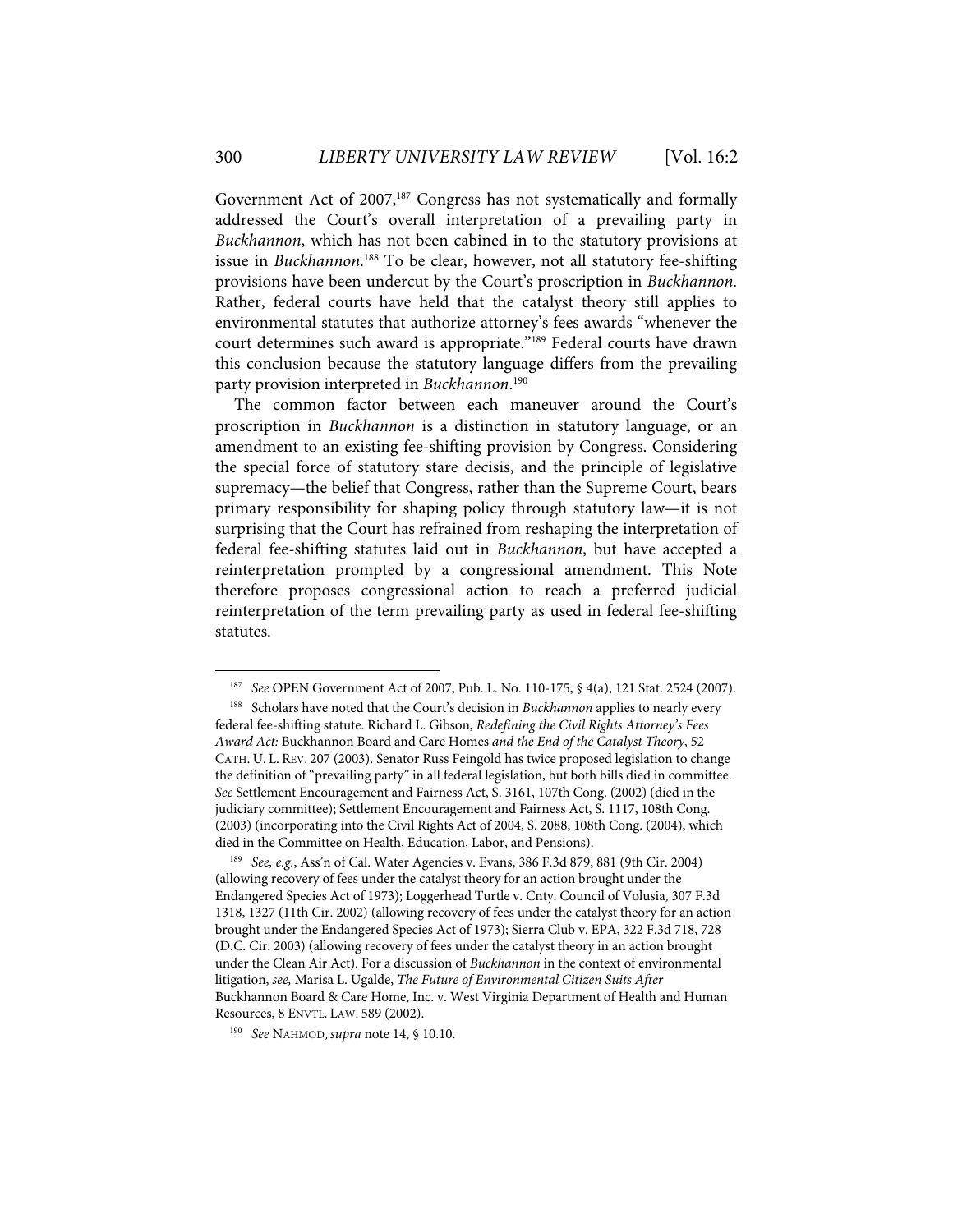#### C. *Proposed Statute to Resestablish the Catalyst Theory*

The OPEN Government Act of 2007 has already laid considerable groundwork in reversing the effects of *Buckhannon* as the statute has been interpreted by lower courts as reimplementing the pre-*Buckhannon* catalyst theory.191 As a result, ensuring that new congressional statutes secure a catalyst interpretation appears to be a relatively easy task. In fact, the easiest way to secure widespread reinterpretation and ensure the use of the catalyst theory for civil rights litigation is to amend 42 U.S.C. § 1988 against the backdrop of the OPEN Government Act of 2007. For example, an effective amendment to 42 U.S.C. § 1988, which draws upon the language of the OPEN Government Act of 2007,<sup>192</sup> as well as Justice Ginsburg's dissent in *Buckhannon*<sup>193</sup> would be to add in the language:

> For purposes of this section, a 'prevailing party' is: (1) a party who has obtained relief through either a judicial order, or an enforceable written agreement or consent decree; or (2) a party whose pursuit of a nonfrivolous claim was the catalyst for a voluntary or unilateral change in position by the opposing party that provides the practical relief sought.

This language not only incorporates the successful OPEN Government Act of 2007 language, but forecloses the possibility for a court to require a showing of the complainant being provided the primary relief sought, as opposed to the practical relief sought. 194

> 1. The Catalyst Theory: Primary Relief Sought v. Practical Relief Sought

The Supreme Court has indicated that under the pre-*Buckhannon* catalyst theory, the degree of the plaintiff's success, in relation to the other goals of the lawsuit, is a factor critical to determining the *amount* of a reasonable fee, not the *eligibility* for a fee award. <sup>195</sup> Instead, the Court reiterated the rule that it previously enunciated in *Hensley v. Eckerhart*—the plaintiff does not need to achieve the primary relief sought. <sup>196</sup> Despite this, some federal and state

<sup>191</sup> *See supra* Section IV.B.

<sup>192</sup> OPEN Government Act of 2007, Pub. L. No. 110-175, § 4(a), 121 Stat. 2524 (2007).

<sup>&</sup>lt;sup>193</sup> Buckhannon Bd. & Care Home, Inc. v. W. Va Dep't of Health & Hum. Res., 532 U.S. 604, 622, 629 (2001) (Ginsburg, J., dissenting).

<sup>194</sup> *See* Taylor v. Ft. Lauderdale, 810 F.2d 1551 (11th Cir. 1987); Sullivan v. Pa. Dep't of Lab. & Indus., 663 F.2d 443 (3d Cir. 1981); Robinson v. Kimbrough, 652 F.2d 458 (5th Cir. 1981); Waterman v. Farmer, 84 F. Supp. 2d 579 (D.N.J. 2000).

<sup>195</sup> Hensley v. Eckerhart, 461 U.S. 424, 432 (1983).

<sup>196</sup> *Id.* at 440.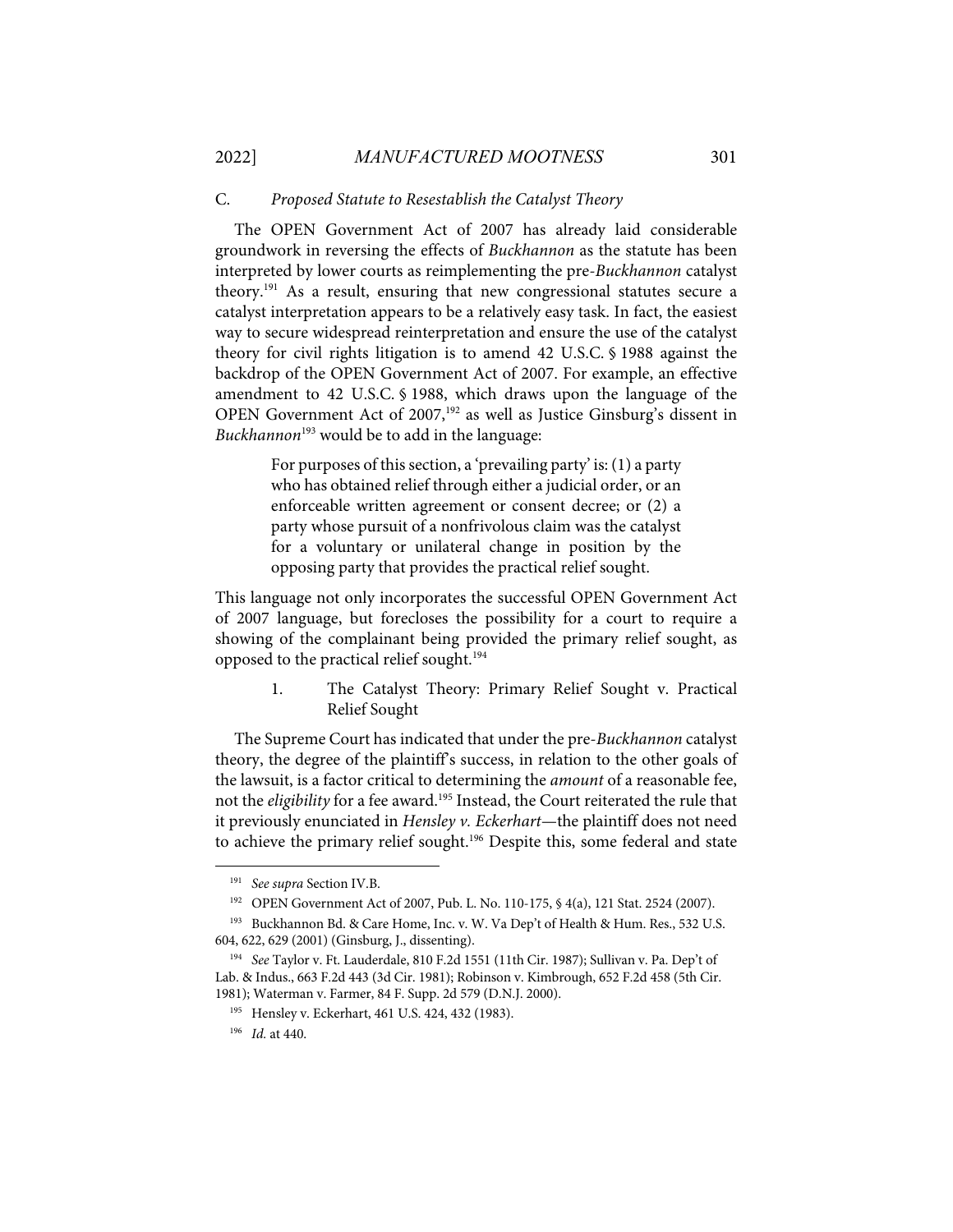courts incorporated a test into the analysis of the catalyst theory which requires that the plaintiff receive the primary relief sought. 197

For example, California courts use the "primary relief sought" rule, after retaining the catalyst theory post *Buckhannon*. California Code of Civil Procedure § 1021.5 allows fees to a successful party "in any action which has resulted in the enforcement of an important right affecting the public interest."198 To be eligible for fees under this statute, California law does not require a "judicially recognized change in the legal relationship between the parties."199 Instead, California allows attorney's fees to be granted under the "catalyst theory."200 Under California law, the catalyst theory requires a plaintiff to establish various elements, including that "the lawsuit was a catalyst motivating the defendants to provide the primary relief sought."201 To meet this element, "a plaintiff must establish the precise factual/legal condition that [she] sought to change or affect."<sup>202</sup> The issue here is that reimplementing the catalyst theory and requiring the *primary* factual or legal condition sought, as California has, does not fully foreclose the potential of selective mooting or strategic capitulation. However, by requiring the *practical* relief sought under the catalyst theory, selective mooting poses a relatively low risk for plaintiffs' attorneys; even if plaintiffs do not win or settle, the attorneys may recover their fees if the defendants make some substantial or practical change based on the requested relief.<sup>203</sup>

One case in particular, *Gordon v. Tootsie Roll Industries, Inc.*, <sup>204</sup> is a clear indication of the issue in requiring the primary relief sought to be shown, rather than allowing a showing of practical relief. In *Gordon*, the Ninth Circuit held that the first element of California's catalyst theory test<sup>205</sup> was not satisfied because the change in conduct by the defendant, Tootsie Roll,

<sup>197</sup> *Taylor*, 810 F.2d at 1555–56; *Sullivan*, 663 F.2d at 449; *Robinson*, 652 F.2d at 465; *Waterman*, 84 F. Supp. 2d at 583–84.

<sup>198</sup> CAL. CIV. PROC. CODE § 1021.5 (West 1993).

<sup>199</sup> Tipton-Whittingham v. City of Los Angeles, 101 P.3d 174, 177 (Cal. 2004).

<sup>200</sup> *Id.*

<sup>201</sup> *Id.*

<sup>202</sup> Graham v. DaimlerChrysler Corp., 101 P.3d 140, 155 (Cal. 2004).

<sup>203</sup> Buckhannon Bd. & Care Home, Inc. v. W. Va Dep't of Health & Hum. Res., 532 U.S. 604, 634 (2001) (Ginsburg, J., dissenting).

<sup>204</sup> Gordon v. Tootsie Roll Indus., 810 F. App'x 495 (9th Cir. 2020).

 $205$  The test is: (1) "the lawsuit was a catalyst motivating the defendants to provide the primary relief sought"; (2) the lawsuit had merit; and (3) the plaintiff attempted to settle the claim prior to filing the lawsuit. *Id.* at 496 (quoting Tipton-Wittingham v. City of Los Angeles, 101 P.3d 174, 177 (Cal. 2004)); *accord Tipton-Wittingham*, 101 P.3d at 177.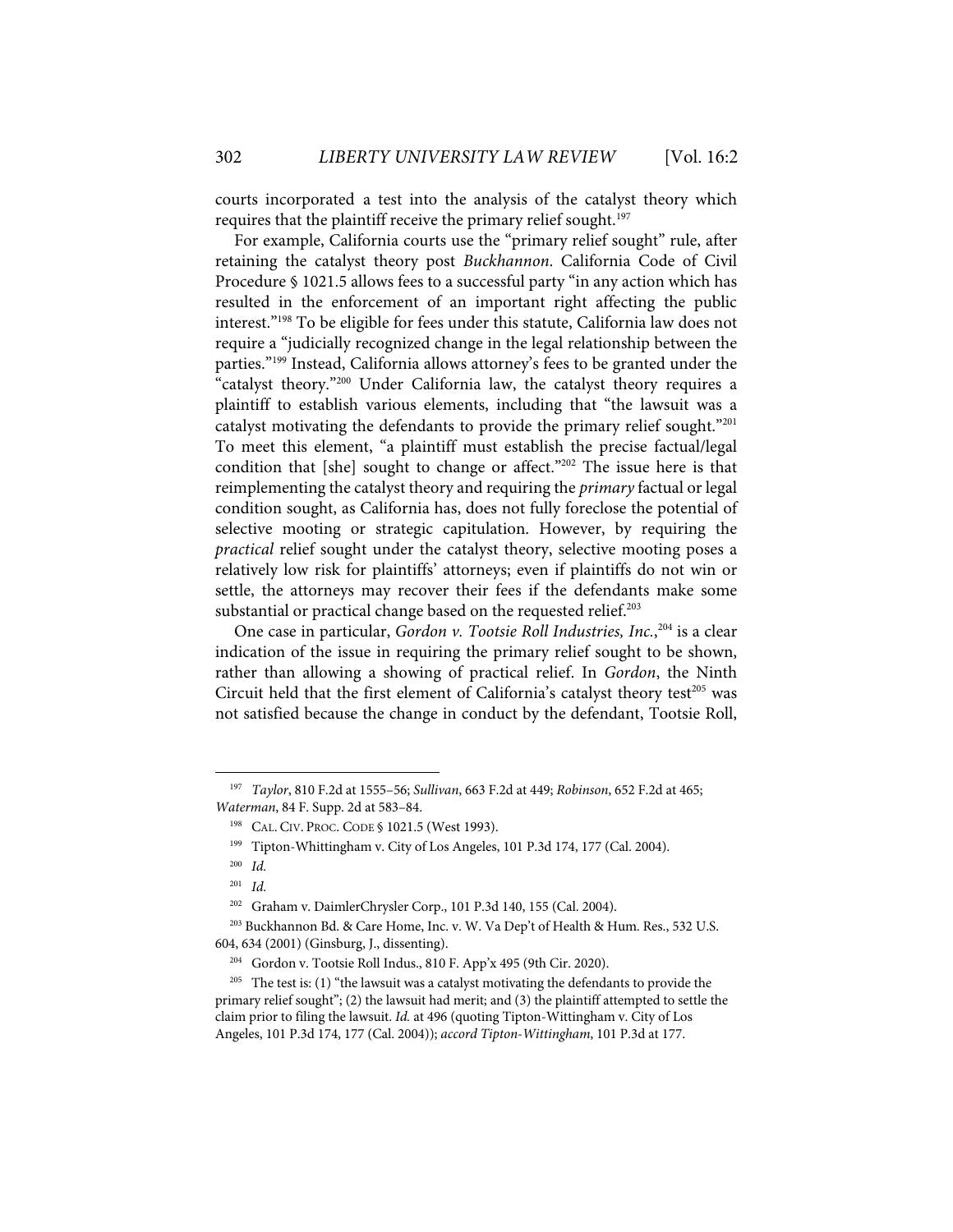did not give the plaintiff "the primary relief sought."206 The plaintiff brought a consumer action challenging alleged slack-fill in boxes of Junior Mints and Sugar Babies. <sup>207</sup> The plaintiff alleged that Tootsie Roll's candy boxes were misleading because of the amount of candy inside the package was disproportionate to the size of the box.<sup>208</sup> The plaintiff's "theory of the case was that the size of the box itself was misleading and that Tootsie Roll should either 'fill the Products' box with more candy . . . or shrink the box to accurately represent the amount of candy product therein.'"209 Additionally, the plaintiff "expressly disclaimed" throughout the litigation that a change in product labeling would remedy her grievances.<sup>210</sup> Statements from the plaintiff indicated that "net weight and serving disclosures [were] simply irrelevant to the issue" and that adding additional information on the label was a "red herring."211 However, during litigation, Tootsie Roll did just that. Tootsie Roll added the words"ACTUAL SIZE" to the front panel of the boxes under the depiction of the candy contained inside, stated on the panel the number of pieces inside, and moved several words from the back to the front of the box.212 The court noted that these changes were sufficient to moot the plaintiff's claim without triggering a catalyst award because the plaintiff did not seek relief in the form of a label change, but rather a box size change.<sup>213</sup> Here, *Gordon* shows that under a primary relief sought test, it is still possible to easily undercut the plaintiff's claim without triggering a catalyst fees award. *Gordon* also illustrates that under a primary relief sought test, defendants faced with a claim for injunctive relief will explore changes that are not precisely the relief the plaintiff is seeking, but may still render the injunctive relief claim effectively moot.

#### D. *New Statute Applied to* NYSR&PA

If Congress passed the proposed amendment to § 1988, detailed in Section III.C of this Note, *NYSR&PA* would have reached a different outcome. The amendment would define prevailing party as:

> (1) a party who has obtained relief through either a judicial order, or an enforceable written agreement or consent

<sup>206</sup> *Gordon*, 810 F. App'x at 496*.*

<sup>207</sup> *Id.*

<sup>208</sup> *Id.* at 497.

<sup>209</sup> *Id.*

<sup>210</sup> *Id.*

<sup>211</sup> *Id.*

<sup>212</sup> *Gordon*, 810 F. App'x at 496–97.

<sup>213</sup> *Id.*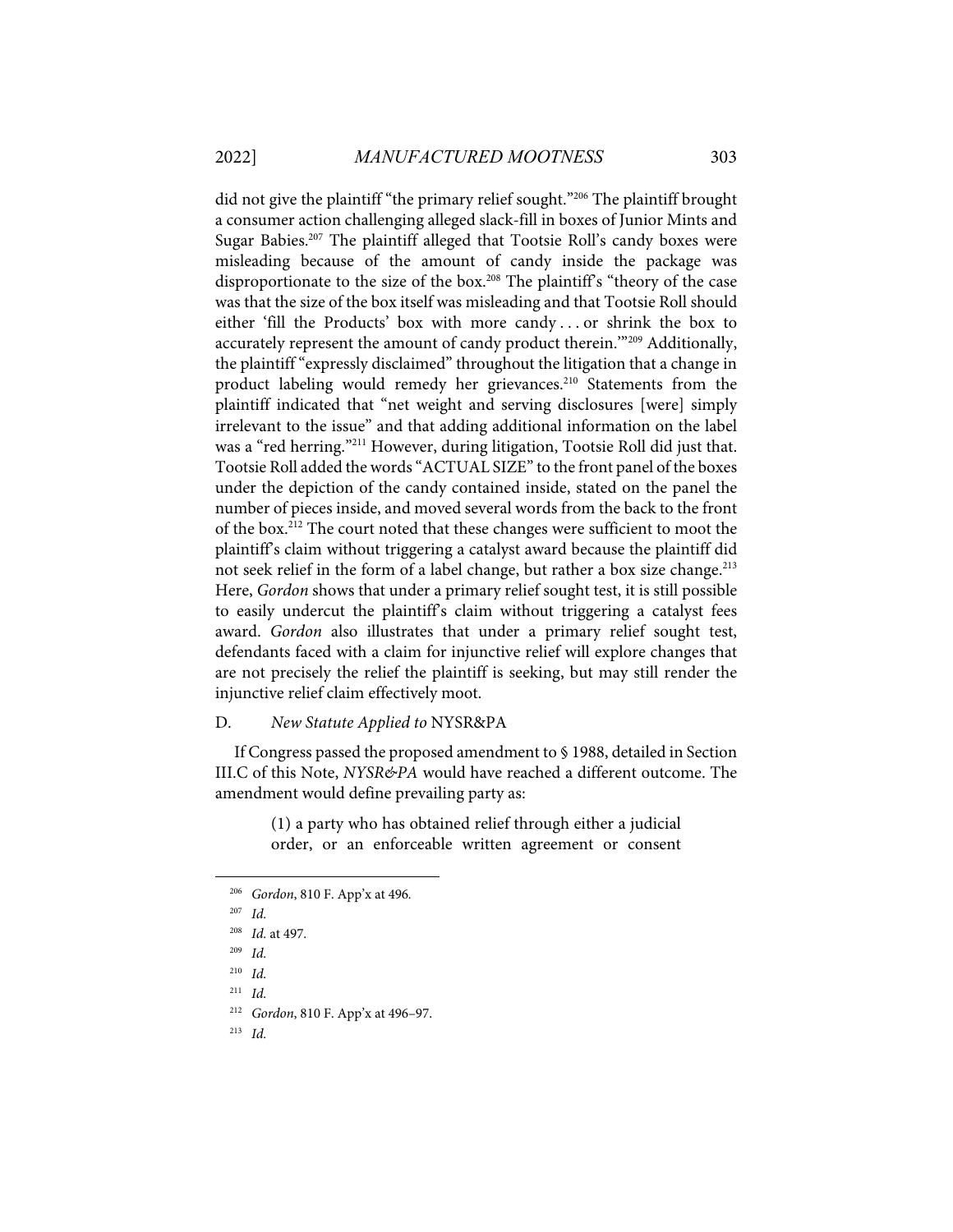decree; or (2) a party whose pursuit of a nonfrivolous claim was the catalyst for a voluntary or unilateral change in position by the opposing party that provides the practical relief sought.

Under this amendment, the government litigants might have predicted that the petitioner would be considered a prevailing party as a result of their change in conduct, and would have been more hesitant to voluntarily cease the alleged unlawful conduct due to the threat of paying attorney's fees. Rather, the government litigants, who won at the trial level and on direct appeal, would have placed their bets on winning at the Supreme Court. However, without a definition of prevailing party, thus securing the use of the catalyst theory, there is little to no financial risk of paying attorney's fees. Therefore, litigants such as New York City in *NYSR&PA* will not be deterred from engaging in strategic capitulation. As a result, government defendants may rather strategically moot a case than face a potentially disruptive Supreme Court mandate. Therefore, potentially important public litigation may come to frustratingly anticlimactic conclusions, as evinced in *NYSR&PA*, <sup>214</sup> because government defendants may seek to avoid creating adverse precedent that will preclude desired policy ends. Thus, even if that means losing a few battles to win the war, government defendants will frequently seek to manufacture mootness to avoid creating an adverse precedent, <sup>215</sup> and evidence shows that government defendants have frequently manufactured mootness, especially after *Buckhannon* dissolved the catalyst theory. <sup>216</sup>

For example, in *NYSR&PA*, the City's gun law likely resembled a particular policy goal of the City.217 Moreover, this policy goal in the form of a restrictive gun law previously won substantively on the merits at both the district and

<sup>214</sup> N.Y. State Rifle & Pistol Ass'n v. City of New York, 140 S. Ct. 1525, 1526 (2020).

<sup>215</sup> A prisoner filed a civil rights action challenging the denial of a kosher diet. *See* Guzzi v. Thompson, 470 F. Supp. 2d 17, 19–20 (D. Mass. 2007). Here, Massachusetts succeeded in mooting the case by giving only the plaintiff kosher meals and avoided the prospect of a systemic change in policy. *Id.*

<sup>216</sup> Albiston & Nielsen, *supra* note 20, at 1112 & n.140 (collecting cases); *see, e.g.*, Dow, *supra* note 140, at 675 & n.238–46 (collecting cases); Ashton, *supra* note 131, at 969 ("[T]he voluntary cessation exception most likely will not be applied to government defendants . . . .").

<sup>&</sup>lt;sup>217</sup> The gun law refered to here is the original ordinance that prohibited law-abiding New Yorkers with a license to keep a handgun in the home (a "premises license") from taking that weapon to a firing range outside the City. N.Y. State Rifle & Pistol Ass'n v. City of New York, 140 S. Ct. 1525, 1530 (2020) (Alito, J., dissenting).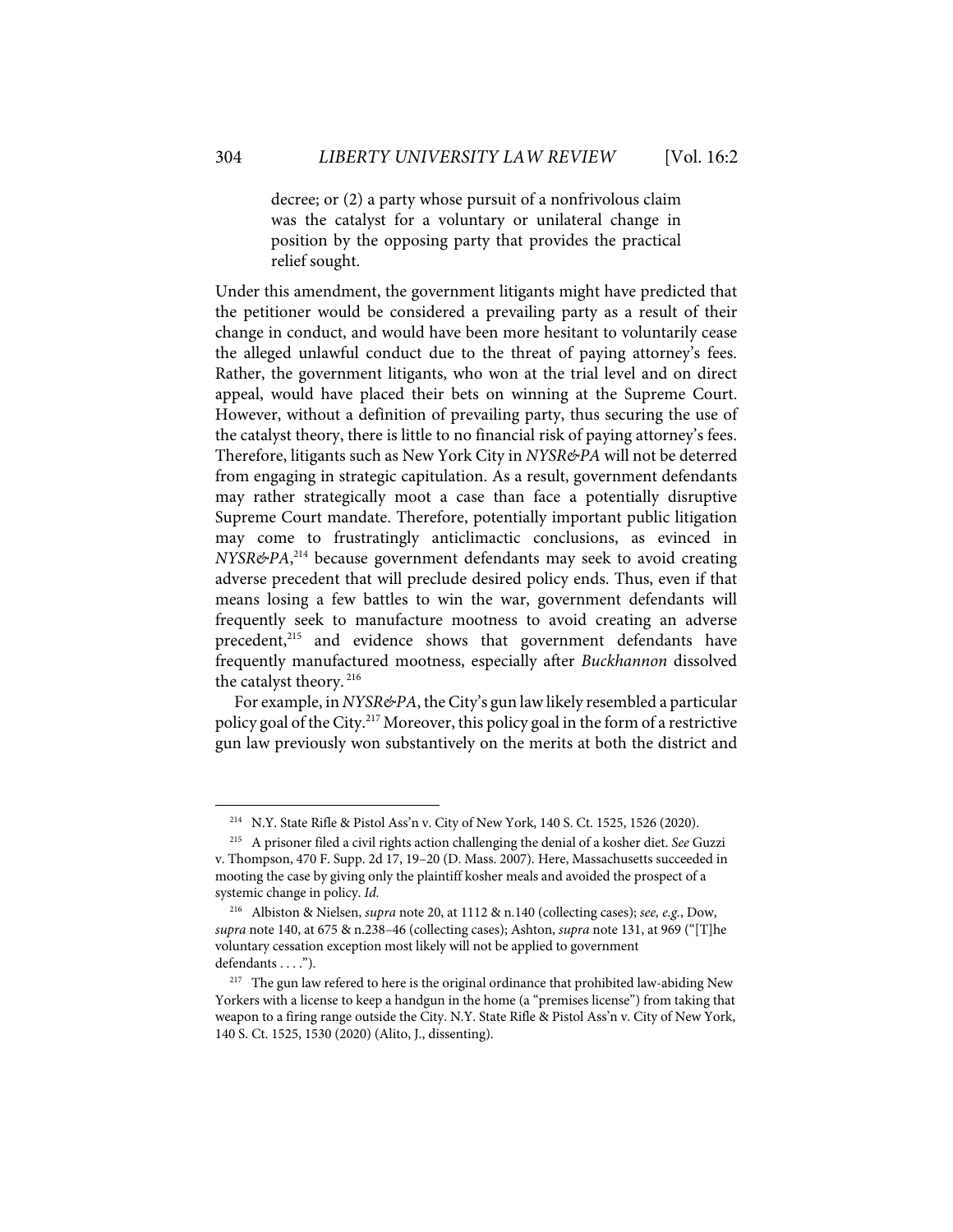circuit level.218 Thus, the City would have been more likely to litigate the merits of the issue on certiorari, rather than voluntarily change its desired policy ends without judicial direction to do so. Additionally, the City would have been more likely to litigate on the merits, not only to potentially avoid a required change in law, but to avoid paying attorney's fees if not required to do so. Rather, after *Buckhannon* and without the catalyst theory, it encouraged and incentivized the government defendant in *NYSR&PA* to voluntarily moot its opponent's claim.

Indeed, after a grant of certiorari, the City faced an inevitable ruling on the merits of its gun law and potential decree formally requiring the City to change its desired policy ends. If the Supreme Court, after ruling on the merits, found for the plaintiff, the City would have been required to change its law per the Court's direction and pay attorney's fees. However, if the City could mildly change its law at its own discretion without guidance from the Court, and avoid paying attorney's fees while doing so, it is clear which outcome the City would pick. Further, not only is there a financial incentive for the City to moot its opponent's case, and avoid paying attorney's fees, but also a policy incentive. That is, the City could change the law mildly enough to moot the case before the Court requires the City's desired policy-ends to change even further than the government defendant would have outside of a ruling on the merits. By choosing to selectively moot this concerning case, the City chose to willingly lose the battle to win the war.

It is not surprising, therefore, that the City chose to implement a mild change in the law rather than litigate the issue on the merits. What is surprising, however, is despite an indication that the voluntary cessation doctrine would be applied to stop the case from falling under the jurisdictional bar of mootness, <sup>219</sup> the Court wholly dodged the application of the doctrine. Thus, while the Court in *Buckhannon* concluded that the voluntary cessation doctrine would replace the catalyst theory and deter strategic capitulation, *NYSR&PA* stands as empirical evidence of: (1) the unpredictable use of the voluntary cessation doctrine as applied to government defendants, and (2) the doctrine's inability to truly deter strategic capitulation post *Buckhannon*.

<sup>218</sup> *See* N.Y. State Rifle & Pistol Ass'n v. City of New York, 86 F. Supp. 3d 249, 268 (S.D.N.Y. 2015); N.Y. State Rifle & Pistol Ass'n v. City of New York, 883 F.3d 45, 68 (2d Cir. 2018).

<sup>219</sup> Davis & Reaves, *supra* note 21, at 340 (discussing how the facts of *NYSR&PA*  implicate application of the voluntary cessation doctrine).